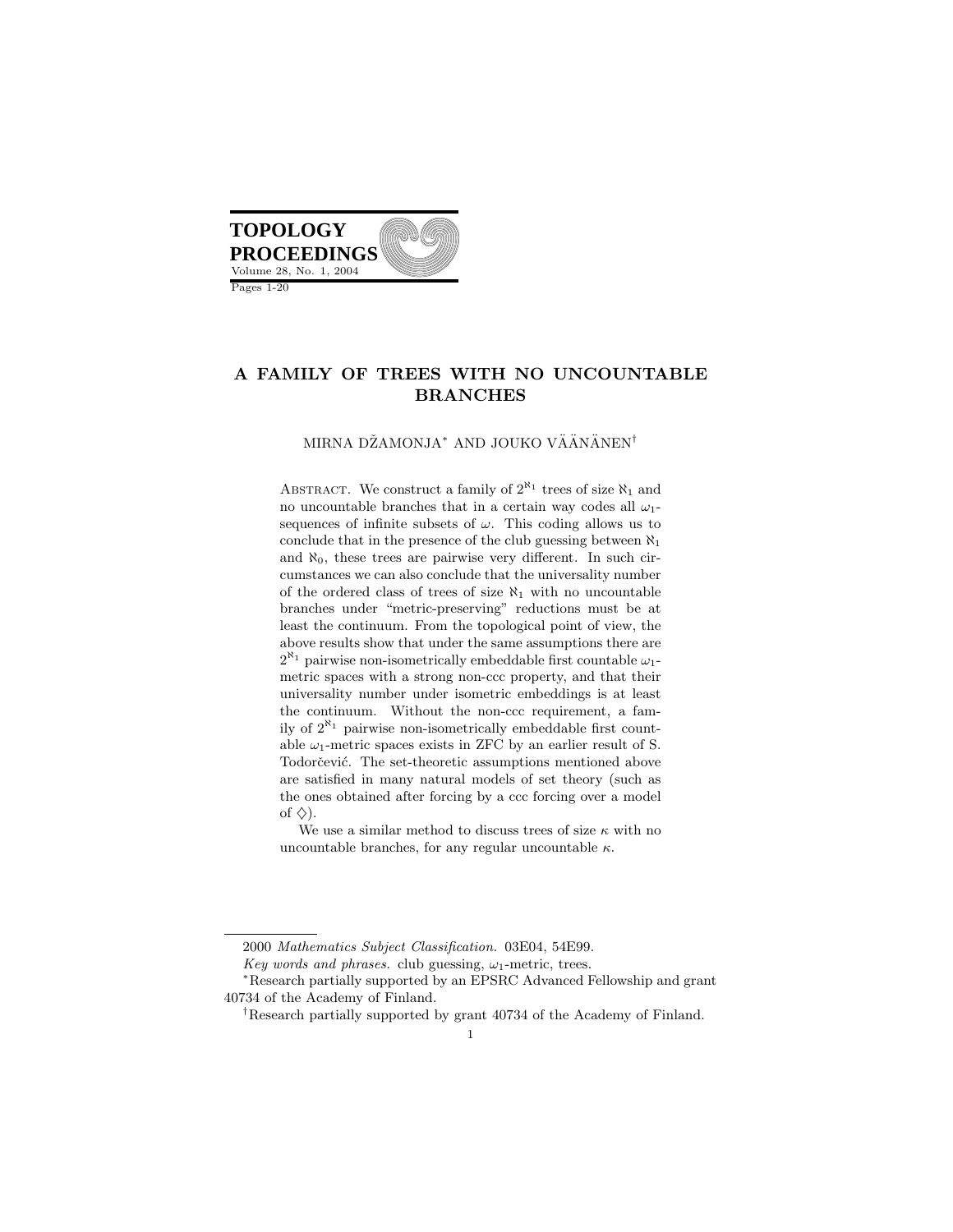### 2 M. DŽAMONJA AND J. VÄÄNÄNEN

## **INTRODUCTION**

The main objects of interest in this paper are trees of size  $\aleph_1$  with no uncountable branches. We shall also consider some other classes of trees. The motivation for our study stems from several sources. Apart from the intrinsic interest in the combinatorial properties of such trees they also appear in infinitary model theory as clocks of generalized Ehrenfeucht-Fräissé games. This is explained in some detail in [10] where one can also find further references. Trees of height  $\omega_1$  are also of interest in topology, because they give rise to examples of the so-called  $\omega_1$ -metric spaces. We recall the definition in §3. Such spaces were introduced and studied in some detail by R. Sikorski in a series of papers on  $\omega_{\mu}$ -additive spaces, an example of which is  $[8]$ . More recently, it was shown by J. Väänänen in  $[11]$  that from the consistency of a measurable cardinal it follows that the  $\omega_1$ -metric space  $\omega_1^{\omega_1}$ , as well as any other  $\omega_1$ -metric space satisfying a certain compactness condition, admits a natural generalization of the Cantor-Bendixson theorem. If we consider trees of size  $\aleph_1$  with no uncountable branches, then they give rise to first countable  $\omega_1$ metric spaces. We obtain a result which says that under certain commonly present set-theoretic assumptions there is a large family of pairwise non-isomorphic first countable "large"  $\omega_1$ -metric spaces (Theorem 3.8), large meaning a strong non-ccc condition, defined in Definition 3.7, and such that they cannot be jointly embedded into any family of  $\langle 2^{\aleph_0}$  among these spaces. Without the largeness assumption, the first part of the conclusion is just true in ZFC as follows from a recent construction by S. Todorcevic.

We hope that the family of trees we construct will find further applications in topology and note in passing that although we have not yet been able to apply this observation, there is a natural way to assign a Valdivia compact space to a tree with no uncountable branches. If we want such a space not to be Corson then it is important that the tree we start with has a lot of uncountable levels, which is the case with the trees we construct and not the case with the trees traditionally studied in this subject.

Before continuing to present our construction we shall pause to give some general background and recall some interesting results that are already present in the literature.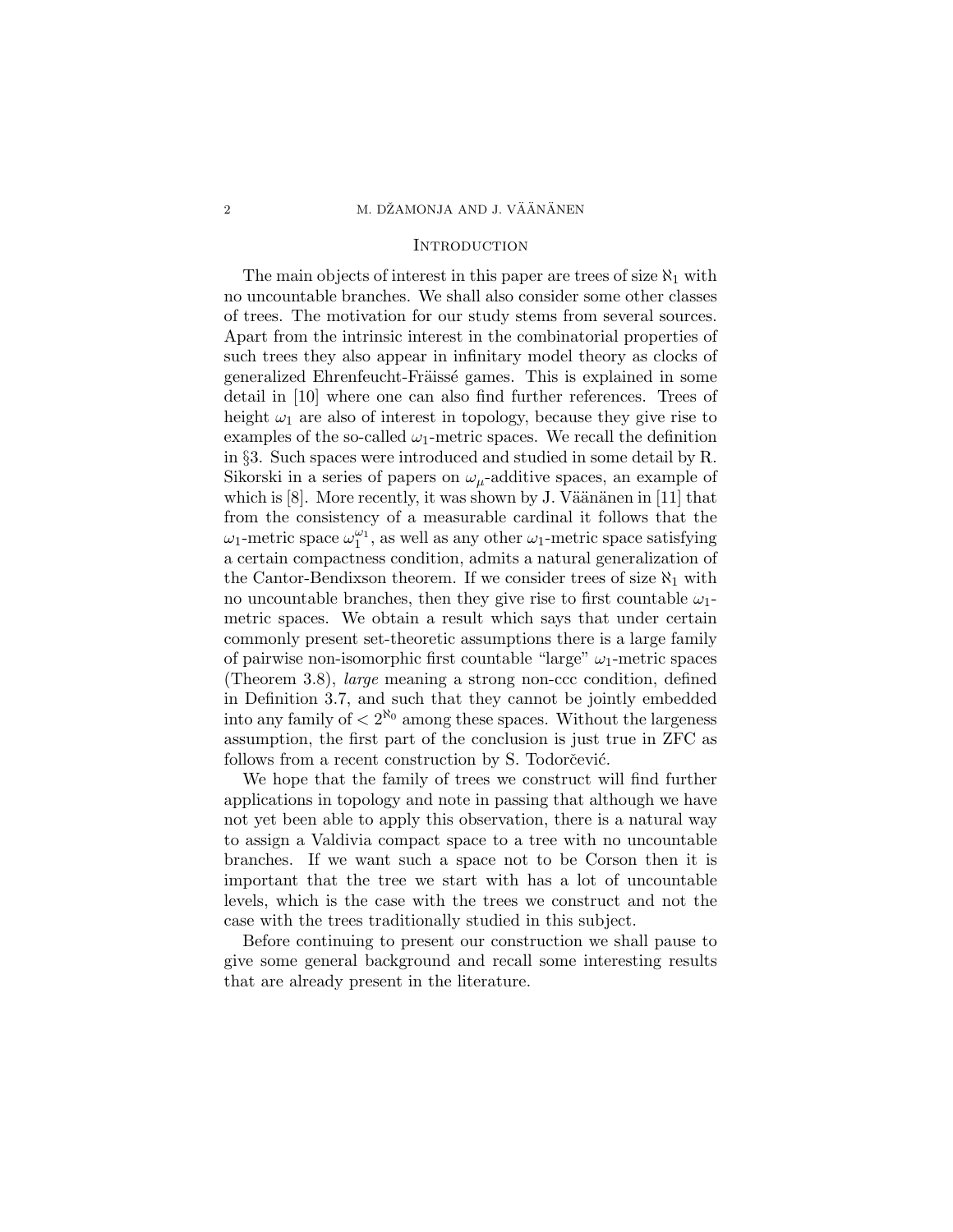One of the main notions in the study of trees is that of a reduction.

**Definition 0.1.** For trees T and T' we say that  $T \leq T'$  if there is a function  $f: T \to T'$  satisfying  $x <_T y \implies f(x) <_{T'} f(y)$ . A function f as in this definition will be referred to as a reduction of  $T$  to  $T'$ .

Notice that the reduction  $f$  is not required to be injective or surjective. The main preservation property of reductions is that they map branches of  $T$  into branches of  $T'$ . Also note that any reduction of T to T' has the property that  $\operatorname{ht}_{T'}(f(x)) \geq \operatorname{ht}_T(x)$  for all  $x \in T$ . Let  $\mathbb T$  be the class of trees of size  $\aleph_1$  with no uncountable branches. One is particularly interested in the structure of this class under reductions. Using powerful methods from the combinatorics of trees, in particular that of Aronszajn trees [10] and [9] give a number of structural theorems about this class, of which we quote some:

**Theorem 0.2** ([10], [9]). (1) For every countable ordinal  $\alpha$ , there is a sequence of Aronszajn trees  $\langle T_\beta : \beta < \alpha \rangle$  such that

 $\beta < \gamma < \alpha \implies T_{\beta} \leq T_{\gamma} \& \neg T_{\gamma} \leq T_{\beta}.$ 

(2) Assume  $\diamondsuit$ . Then there are Souslin trees T and T' that are incomparable in the  $\leq$  order.

(3) There are  $2^{\aleph_1}$  Aronszajn trees that are pairwise incomparable in the  $\leq$  order.

Consistency results about  $(\mathbb{T}, \leq)$  in models where CH holds were obtained by A. Mekler and Väänänen in  $[4]$ , see, for example, Theorem 0.3 below.

Some other notions of reduction appear in the literature, such as the injective reduction  $\leq_1$  and the homomorphic reduction  $\preceq$ , which is an injective reduction f satisfying  $x \leq_T y \iff f(x) \leq_T0$  $f(y)$ . The Mekler-Väänänen result mentioned above is in fact about  $(\mathbb{T}, \leq_1)$ . Specifically, they prove:

**Theorem 0.3** ([4]). Assume CH holds and  $\kappa$  is a regular cardinal satisfying  $\aleph_2 \leq \kappa$  and  $\kappa \leq 2^{\aleph_1}$ . Then there is a forcing notion that preserves cofinalities (hence cardinalities) and the value of  $2^{\lambda}$ for all  $\lambda$ , which forces the universality number of both  $(\mathbb{T}, \leq_1)$  and  $(\mathbb{T}, \leq)$  to be  $\kappa$ .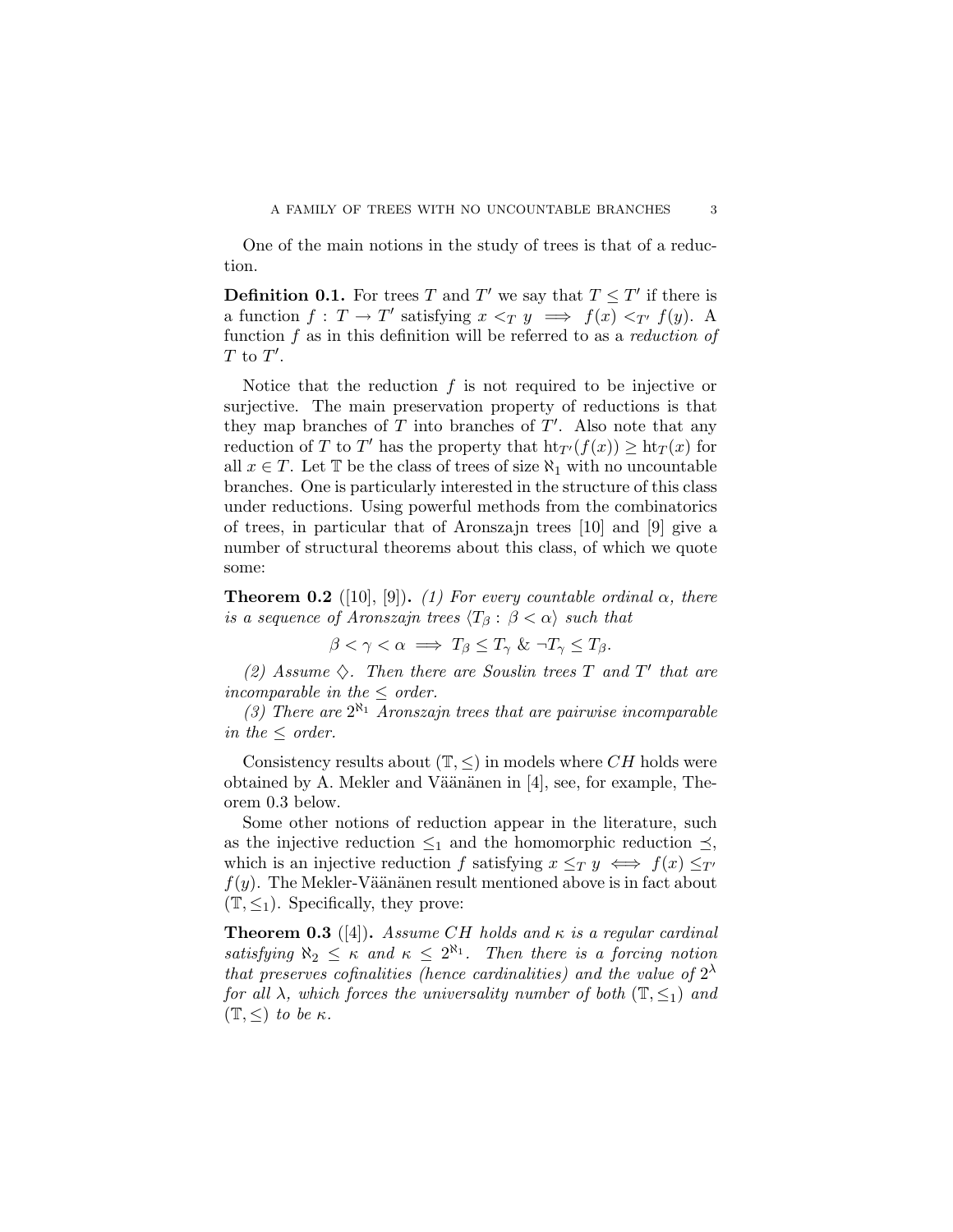Here we study a very specific kind of reductions which have the property of preserving the "distance" between the nodes; i.e., thinking of trees in T as subtrees of  $\omega_1 > \omega_1$  and denoting by  $\Delta(x, y)$  the first ordinal  $\alpha$  where  $x(\alpha) \neq y(\alpha)$ , we study the reductions that preserve the value of  $\Delta(x, y)$  and refer to this notion as "preserving  $\Delta$ ." This corresponds to isometries of  $\omega_1$ -metric spaces. We summarize our main results in the following theorem.

## Theorem 0.4. Suppose that

- : (a) there is a ladder system  $\overline{C} = \langle c_{\delta} : \delta < \omega_1 \rangle$  which guesses clubs, i.e. satisfies that for any club  $E \subseteq \omega_1$  there are stationarily many  $\delta$  such that  $c_{\delta} \subseteq E$ ;
- : (b)  $\aleph_1 < 2^{\aleph_0}$ .

Then no family of size  $\langle 2^{R_0} \rangle$  of trees of size  $R_1$ , even if we allow uncountable branches, can  $\leq$ -embed all members of  $\mathbb T$  in a way that preserves  $\Delta$ .

Under the same assumptions there is a family of  $2^{\aleph_1}$  pairwise non-isometric first countable large  $\omega_1$ -metric spaces and these spaces cannot be jointly isometrically embedded into any family of  $\langle 2^{\aleph_0} \rangle$ many among them.

Notice that the assumptions of Theorem 0.4 hold in particular in any model in which CH is violated by a ccc forcing over a model of  $\Diamond$ . As any club of  $\omega_1$  added by a ccc forcing will contain a ground model club, it suffices to have condition (a) hold in the ground model. In particular, the assumptions (hence, the conclusion) of the theorem are indestructible by a further ccc forcing. However, there is a model due to S. Shelah which was obtained by proper forcing over  $L$  ([6]) where (a) fails.

The techniques used for the proof of Theorem 0.4 apply also to the analogue of  $\mathbb T$  at other uncountable regular cardinals  $\kappa$ , e.g., the class  $\mathbb{T}_{\kappa}$  of trees of size  $\kappa$  with no uncountable branches, as we discuss in §2. In particular, we prove:

**Theorem 0.5.** Suppose that  $\kappa$  is a regular cardinal satisfying  $\aleph_1$  <  $\kappa < 2^{\aleph_0}$ . Then no family of trees of size  $\kappa$ , even if we allow uncountable branches, can  $\leq$ -embed all members of  $\mathbb{T}_{\kappa}$  in a way that preserves  $\Delta$ .

Notice that this result is rather close to a ZFC result because even though it is an independent result it is not a result about a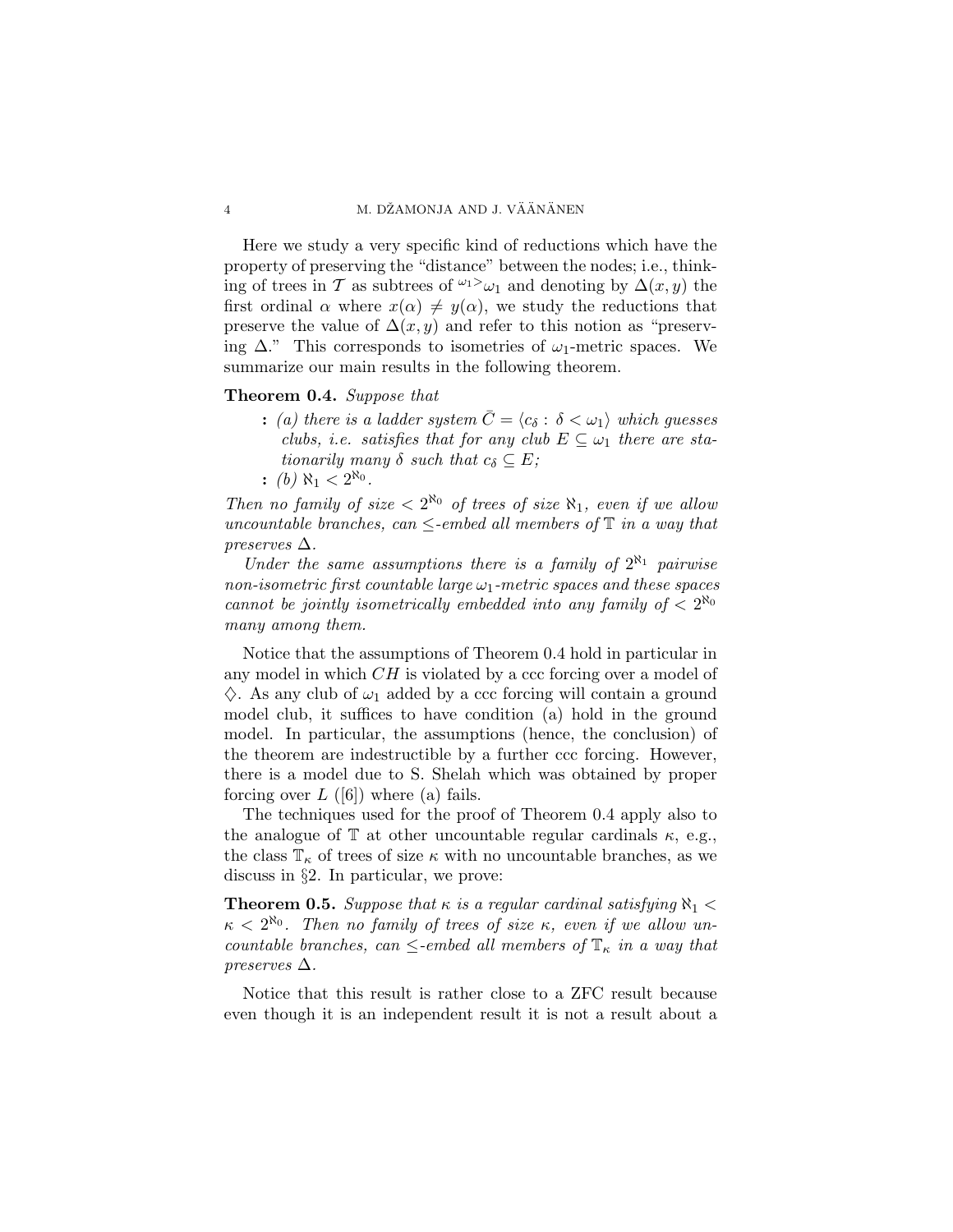particular universe of set theory, but rather it simply follows from the assumptions on the cardinal arithmetic. This result also has an analogue in the class of  $\omega_1$ -metric spaces.

# 1. Main Proofs

The aim of this section is to prove the first part of Theorem 0.4. Toward the main proof we shall merge techniques from M. Kojman and Shelah [3] with the classical construction of an Aronszajn tree (see [1]). The idea is to attach invariants to elements of  $\mathbb T$  and then construct a large family of trees that all have different invariants (Construction Lemma). Then one can show that under certain circumstances the invariants are preserved under  $\Delta$ -preserving  $\leq$ reductions (Preservation Lemma), so that no small family from T can embed all trees constructed in the Construction Lemma. The idea of using invariants in this manner comes from [3], and it has subsequently been used in a number of contexts. The main difference here is that we are discussing reductions that are not necessarily homomorphic and that in the Construction Lemma we are producing a rather specific kind of tree.

We proceed towards the Construction Lemma. We need to construct a family of trees with no uncountable branches and to guarantee this property, we shall use bounded increasing sequences of rationals as one would when constructing an Aronszajn tree. For this we shall need an auxiliary notion, which is the family  $\mathbb{T}'$  of all partial orders satisfying the properties from Definition 1.1. As one can easily observe, every element of  $\mathbb{T}'$  is in fact a tree of size  $\aleph_1$ with no uncountable chains; so  $\mathbb{T}' \subseteq \mathbb{T}$ .

**Definition 1.1.** (1)  $\mathbb{T}'$  is the class of all partial orders T with the following properties:

- : (a) elements of T are pairs  $(\bar{x}, \alpha)$  where  $\bar{x}$  is an increasing bounded sequence of rationals and  $\alpha < \omega_1$ ;
- : (b)  $(\bar{x}, \alpha) <_T (\bar{y}, \beta)$  implies that  $\bar{x}$  is a proper initial segment of  $\bar{y}$  and  $\alpha < \beta$ ; and
- : (c) for every  $\alpha < \omega_1$  there is exactly one  $\bar{x}$  such that  $(\bar{x}, \alpha) \in$ T.

(2) For  $T \in \mathbb{T}'$  and  $\alpha < \omega_1$  we let  $\bar{x}_\alpha$  be the unique  $\bar{x}$  such that  $(\bar{x}, \alpha) \in T$ .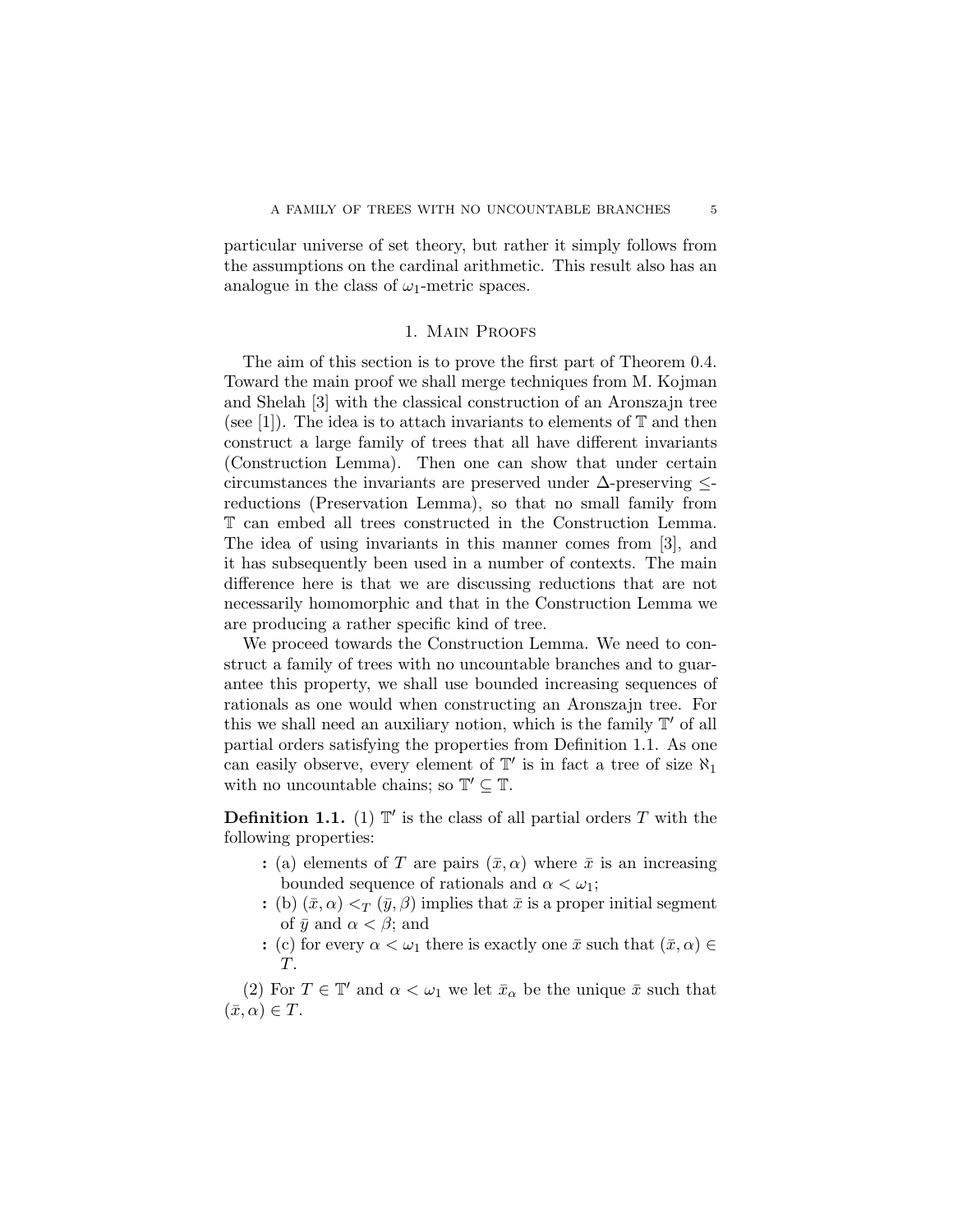**Observation 1.2.** As mentioned above, every element of  $\mathbb{T}'$  is a tree of size  $\aleph_1$  without uncountable chains. It is not true that every every element of  $\mathbb{T}'$  is an Aronszajn tree. Namely, choose a set  ${r_{\alpha}: \alpha < \omega_1}$  of distinct reals and for each  $\alpha < \omega_1$  an  $\omega$ -sequence  $\bar{s}_{\alpha}$  of rationals increasing to  $r_{\alpha}$ . Then the antichain  $\{(\bar{s}_{\alpha}, \alpha): \alpha$  $\omega_1$  *is an element of*  $\mathbb{T}'$ .

We shall deal with filtrations of the elements of T, as defined in Definition 1.3 and to each attach a sequence of subsets of  $\omega$ dependent on an additional parameter  $C$  which will be introduced below.

**Definition 1.3.** (1) For a tree T of size  $\aleph_1$ , we say that  $\overline{T} = \langle T_\alpha :$  $\alpha < \omega_1$  is a *filtration* of T if T is a continuous increasing sequence of countable partial orders whose union is T, such that for  $\alpha < \beta < \omega_1$ the order of  $T_{\alpha}$  is the restriction of that of  $T_{\beta}$  to the universe of  $T_{\alpha}$ .

(2) Suppose that  $\overline{T}$  is a filtration of T, where  $T \in \mathbb{T}'$ . An ordinal δ is good for  $\overline{T}$  if  $0 < δ < ω_1$  is a limit ordinal,  $T_δ$  is a subtree of  $T$ , and

$$
\{\alpha: (\exists \beta < \delta)(\exists \bar{x}) (\bar{x}, \alpha) \in T_{\beta}\} = \delta.
$$

**Observation 1.4.** If  $T \in \mathbb{T}$  then T has height  $\leq \omega_1$  and hence, for any  $\overline{T} = \langle T_\alpha : \alpha < \omega_1 \rangle$  which is a filtration of T, there is a club of  $\delta$  such that  $T_{\delta}$  is a subtree of T. If, in addition, T is an element of  $\mathbb{T}',$  then there is a club of  $\delta < \omega_1$  that are good for  $\overline{T}$ .

Recall the following well-known notion:

**Definition 1.5.** A *ladder system* (on  $\omega_1$ ) is a sequence

 $\bar{C} = \langle c_\delta = \langle \alpha^\delta_n:\, n<\omega \rangle:\, 0<\delta<\omega_1$ a limit  $\rangle$ 

where each  $c_{\delta}$  is an unbounded subset of  $\delta$  and  $\langle \alpha_n^{\delta} : n < \omega \rangle$  is its increasing enumeration.

The main definition we shall use is that of an invariant, which associates to every element of  $\mathbb{T}'$  a certain sequence of subsets of  $\omega$ .

**Definition 1.6.** Suppose that  $T \in \mathbb{T}'$  and  $\overline{T}$  is a filtration of T, while  $\overline{C}$  is a ladder system and  $\delta$  is a good point for  $\overline{T}$ . We define  $inv_{\bar{T}, \bar{C}}(\delta)$  as the set

$$
\{n < \omega : (\exists (\bar{y}, \beta) \in T_{\alpha_{n+1}^{\delta}} \setminus T_{\alpha_n^{\delta}}) (\forall z \in T_{\alpha_n^{\delta}})
$$

$$
[z <_T (\bar{y}, \beta) \iff z <_T (\bar{x}_{\delta}, \delta)]\}.
$$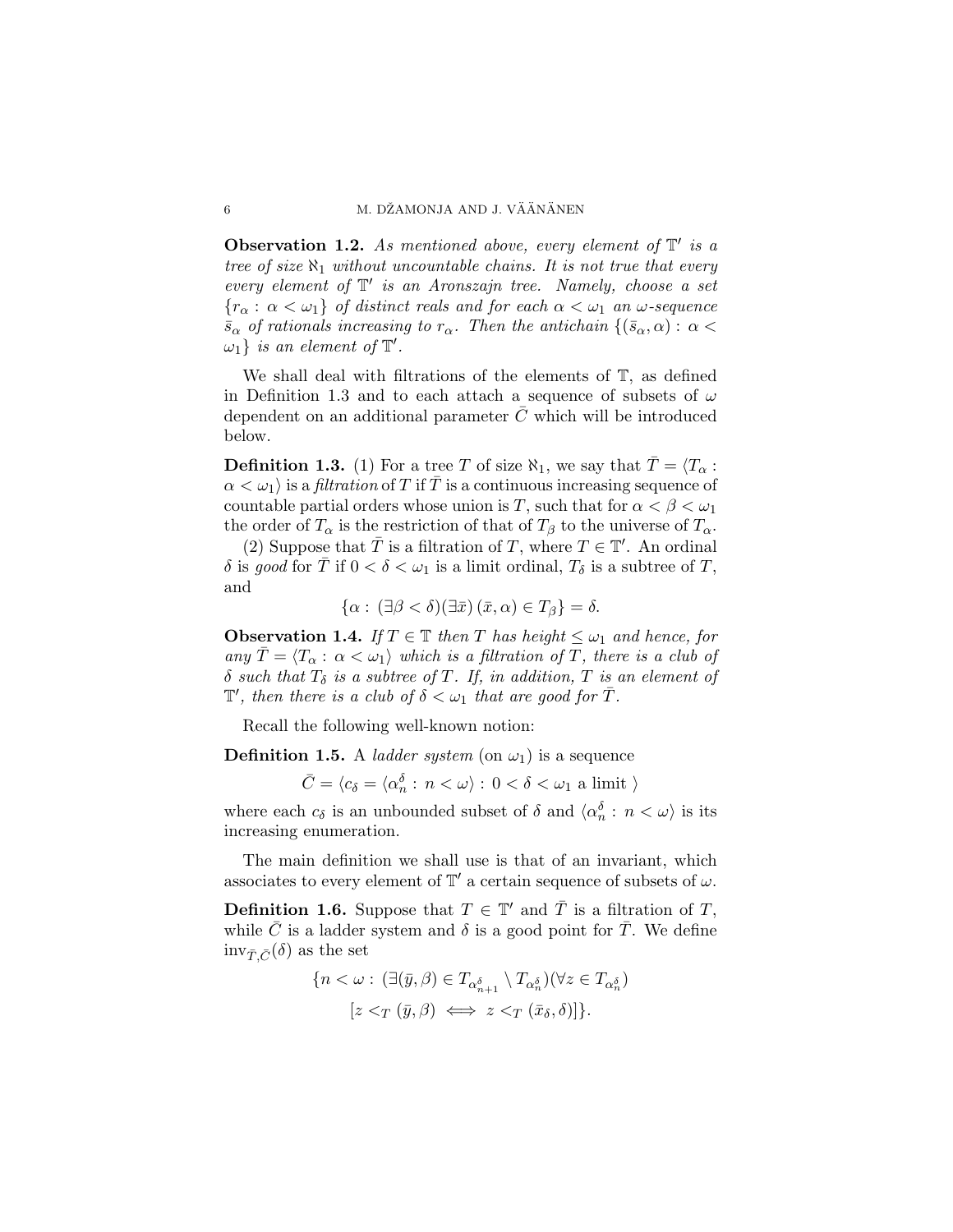**Lemma 1.7** (Auxiliary Construction Lemma). Suppose that  $C$  is a fixed ladder system and  $\bar{A} = \langle A_{\delta} : \delta < \omega_1 \rangle$  a sequence of infinite subsets of  $\omega$ . Then there is a member  $T \stackrel{\text{def}}{=} T[\bar{A}]$  of  $\mathbb{T}'$  and a filtration  $\overline{T}$  of T such that for a club E of  $\omega_1$  we have

$$
\delta \in E \& c_{\delta} \subseteq E \implies \text{ht}_T(\delta) = \delta \text{ and } \text{inv}_{\bar{T}, \bar{C}}(\delta) = A_{\delta}.
$$

*Proof:* We shall give the filtration  $\overline{T} = \langle T_{\xi} : \xi < \omega_1 \rangle$  and then let  $T = \bigcup_{\xi < \omega_1} T_{\xi}$ . By induction on  $\xi < \omega_1$  we construct  $T_{\xi}$  so that for countable ordinals  $\alpha, \beta, \gamma$ , and  $\delta$  the following requirements hold:

- : (1) the universe of  $T_{\alpha}$  is of the form  $\{(\bar{x}_i, i) : i < o_{\alpha}\}\$ for some  $o_{\alpha} < \omega_1$ , and if  $\alpha < \beta$  then  $T_{\alpha}$  is a subtree of  $T_{\beta}$ . The height of  $T_{\alpha}$  is  $\omega + \alpha$ . Also,  $(\bar{x}, i) <_T (\bar{y}, j)$  implies that  $i < j$ ;
- : (2) if  $\beta = \alpha + 1$  and  $\alpha$  is a successor, then for any  $s = (\bar{x}, i)$ in  $T_{\alpha}$  and  $\varepsilon > 0$  there is  $s_{\varepsilon} > T s$  such that  $s_{\varepsilon} = (\bar{x}_{\varepsilon}, i_{\varepsilon}) \in$  $T_{\beta} \setminus T_{\alpha}, t <_T s_{\varepsilon} \implies t \leq_T s \text{ and } \sup(\bar{x}_{\varepsilon}) < \sup(\bar{x}) + \varepsilon;$
- : (3) if  $\beta = \alpha + 1 < \omega_1$  and  $\gamma \leq \alpha$  is a limit (possibly 0) with  $s \in T_{\gamma}$ , then letting  $\eta = \text{ht}(T_{\gamma}) - \text{ht}_T(s)$ , for every  $\varepsilon > 0$ there is a  $\langle \gamma \rangle$ -increasing  $\eta$ -sequence  $\langle s_{\rho} = (\bar{y}_{\rho}, i_{\rho}) : \rho \langle \eta \rangle$ in  $T_{\gamma}$ , such that  $s_0 = s$ ,  $\{t \in T_{\alpha} : (\forall \rho < \eta) s_{\rho} < T t\} = \emptyset$ , but there is  $t = (\bar{y}, i) \in T_{\beta}$  such that for all  $\rho < \eta$  we have  $s_{\rho} < \tau$ t, while  $\sup_{\rho < \eta} \sup(\bar{y}_{\rho}) < \sup(\bar{y}_0) + \varepsilon$  and  $\bar{y} = \bigcup_{\rho < \eta} \bar{y}_{\rho};$
- : (4) if  $0 < \delta < \omega_1$  is a limit ordinal then  $T_{\delta} = \bigcup_{\alpha < \delta} T_{\alpha}$ ; and
- : (5) if  $\delta$  is a good point satisfying that  $c_{\delta}$  consists of limit ordinals, then  $\text{ht}_{T}((\bar{x}_{\delta}, \delta)) = \delta$  and  $\text{inv}_{\bar{T}}_{\bar{C}}(\delta) = A_{\delta}$ .

Note that (1) above guarantees that for every  $\xi < \omega_1$  we have  $\langle \gamma_{\xi} = \langle \gamma | T_{\xi}$ , so we are justified in using the single notation  $\langle \gamma \rangle$  for all tree orders mentioned above, as well as a unique computation of the height of nodes in the tree. Regarding (5), notice that determining if  $\delta$  is a good point of a filtration T and calculating its height and invariant depends only on  $\langle T_{\xi} : \xi < \delta \rangle$  (and  $\overline{C}$ ). Requirements (2) and (3) are reminiscent of the classical construction of an Aronszajn tree and will be used to satisfy  $(5)$  at relevant  $\delta$ . The main difference is that in (3) we allow  $\gamma < \alpha$ , which is also responsible for the tree not necessarily having countable levels at the end. We need this to have a strong enough control of the required inv sets. In  $(1)$ , the last requirement is simply an easy way to guarantee that the partial order we obtain is in fact a tree. Let us proceed with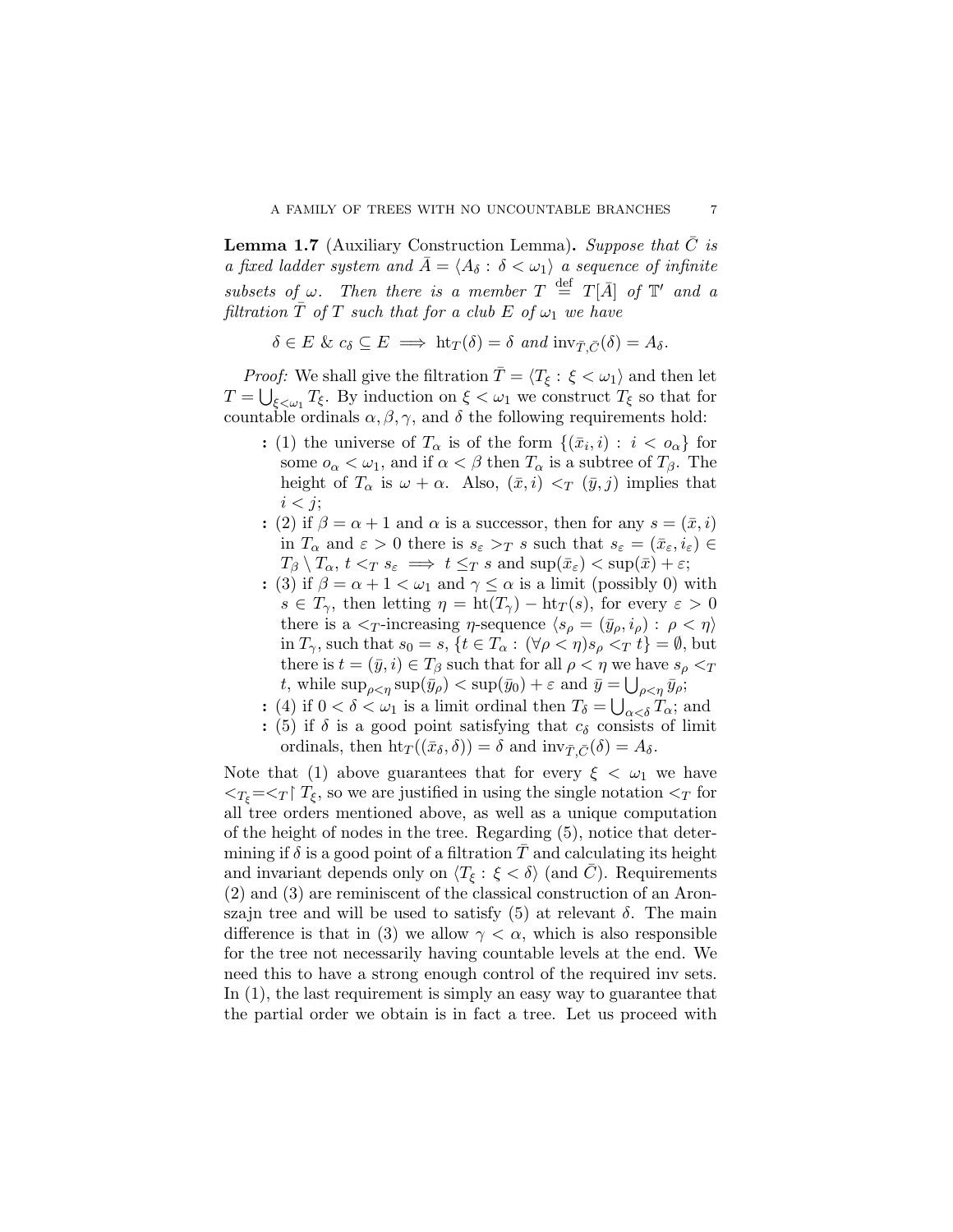the inductive construction of  $T_{\xi}$ , taking as the inductive hypothesis that (1)-(5) hold for  $\alpha, \beta, \gamma, \delta < \xi$ .

 $\bullet \xi = 0$ . We injectively enumerate all increasing finite sequences of rationals as  $\langle \bar{x}_i : i < \omega \times \omega \rangle$  and therefore, if  $\bar{x}$  is an initial segment of  $\bar{y}$  then  $\bar{x}$  is enumerated with an index smaller than that of  $\bar{y}$ ; (this is why we use  $\omega^2$  rather than  $\omega$  as the indexing ordinal). We let  $T_0 = \{(\bar{x}_i, i) : i < \omega \times \omega\}$  and order it so that  $(\bar{x}_i, i) <_T (\bar{x}_j, j)$  iff  $\bar{x}_i$  is an initial segment of  $\bar{x}_j$ . This satisfies (1), while the other requirements are vacuous at this stage.

 $\bullet \xi = \zeta + 1$  and  $\zeta$  is not a good point or  $\zeta$  is a good point but  $c_{\zeta}$ does not consist of limit ordinals. Requirement (2) is only relevant if when  $\alpha = \zeta$  is a successor and  $\beta = \xi$ . Then we can satisfy (2) by adding countably many new nodes to the tree, one for each relevant  $(\bar{x}, i)$  and rational  $\varepsilon$ , taking care that (1) continues to hold.

Suppose now that  $\gamma \leq \zeta$  is a limit and we shall satisfy (3) with ξ in place of β; hence,  $\alpha = \zeta$ . Suppose first that  $\gamma = 0$ . Using the construction at  $\xi = 0$ , we can see that for any  $\varepsilon > 0$  and  $t \in T_0$ there are  $2^{\aleph_0} *T*$ -increasing sequences  $\langle t_n = (\bar{z}_n, j_n) : n < \omega \rangle$  in  $T_0$  with  $t_0 = t$  and  $\sup_{n \leq \omega} \sup(\bar{z}_n) < \sup(\bar{z}_0) + \varepsilon$ . Only countably many of these sequences may have an upper bound in  $T_{\zeta}$ ; hence, we can choose a sequence  $\langle s_n : n < \omega \rangle$  among those of these sequences that do not have an upper bound in  $T_{\zeta}$ , and make sure that it does have an upper bound of the required kind in  $T_{\xi}$ . Since it suffices to deal with rational  $\varepsilon$  we only have to make countably many choices in this step, and hence can successfully make them.

Suppose now that  $\gamma > 0$ . Let  $\alpha_0 = \text{ht}_T(s)$  and let  $s = (\bar{y}_0, i_0)$ . First suppose that  $\gamma$  is a limit of limits and let  $\gamma_0 < \gamma$  be a limit  $> 0$  such that  $s \in T_{\gamma_0}$ . Let  $\langle \gamma_n : n \langle \omega \rangle$  be an increasing sequence of limits with supremum  $\gamma$  where  $\gamma_0$  is given. Let  $\langle \varepsilon_n : n < \omega \rangle$ be a sequence of positive rationals whose sum is less that  $\varepsilon$ . By induction on  $n < \omega$  we define  $s_n$  as follows. Let  $s_0 = s$ . Applying the inductive hypothesis (3) to  $s_0$  in place of s and and  $\gamma_0$  in place of  $\gamma$  and  $\alpha$ , we can find a sequence  $\langle s_\rho^1 = (\bar{y}_\rho^1, i_\rho^1) : \rho < \gamma_0 - \alpha_0 \rangle$  in  $T_{\gamma_0}$  which is unbounded in  $T_{\gamma_0}$ , yet there is  $s_1 = (\bar{y}_1, i_1) \in T_{\gamma_0+1}$ such that for all  $\rho$  we have  $s_{\rho}^1 < T$  s and  $\sup(\bar{y}_1) < \sup(\bar{y}_0) + \varepsilon_1$ while  $\bar{y}_1 = \bigcup_{\rho < \gamma_0 - \alpha_0} \bar{y}_{\rho}^1$ . Repeating this procedure inductively we while  $y_1 - \bigcup_{\rho < \gamma_0 - \alpha_0} y_{\rho}$ . Repeating this procedure inductively we<br>obtain a  $\langle y_1 \rangle = \langle y_0, i_n \rangle$  is  $n \langle \omega \rangle$  such that  $\bigcup_{n \langle \omega} \bar{y}_n$  is bounded by  $\sup(\bar{y}_0) + \varepsilon$ . The construction of the sequence in fact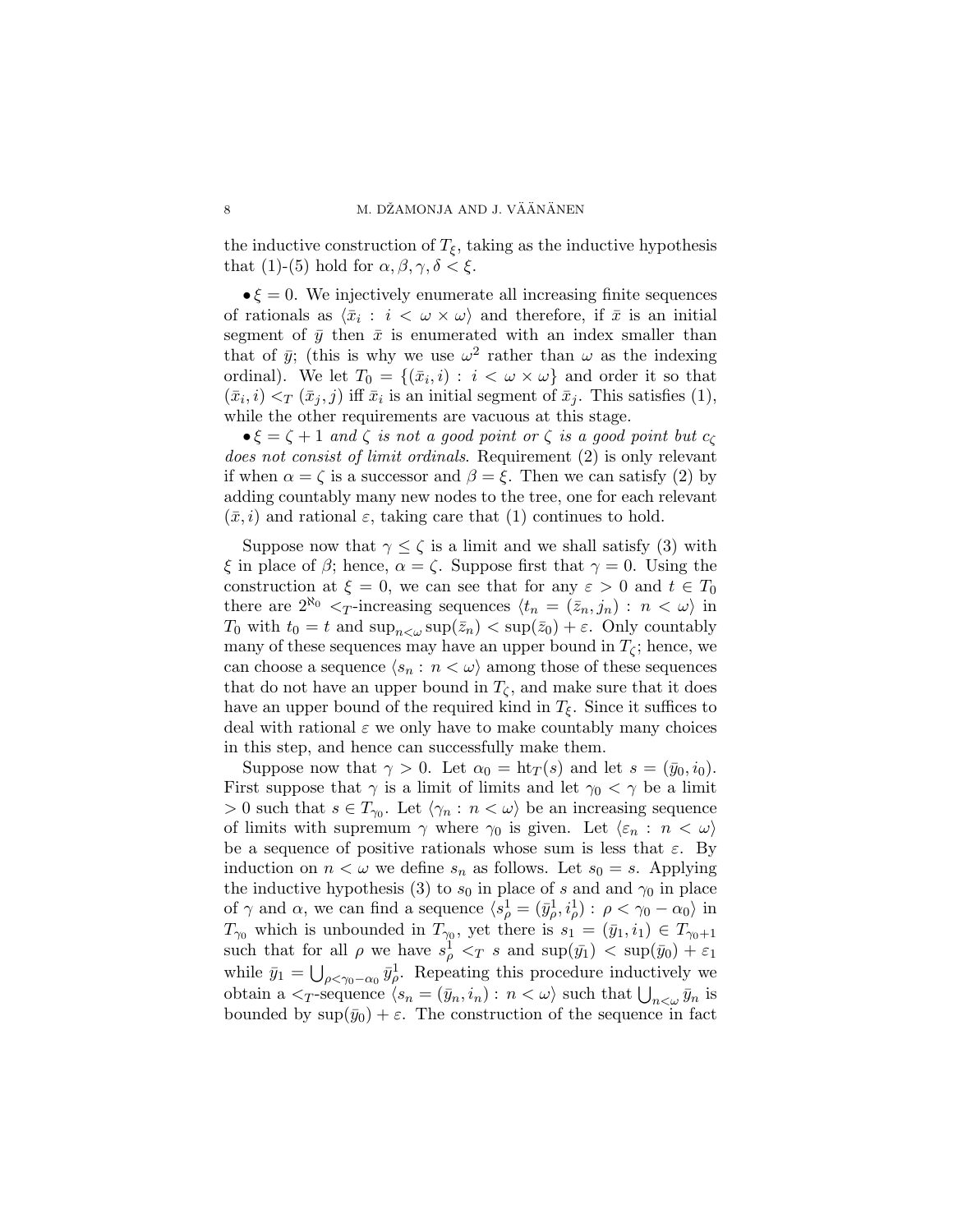shows that there are  $2^{\aleph_0}$  sequences with the same properties, so there is such a sequence that does not have an upper bound in  $T_{\zeta}$ . We can then add a node to  $T_{\xi}$  that will be a required upper bound for the sequence in  $T_{\xi}$ .

If  $\gamma$  is not a limit of limits, then we have  $\gamma = \gamma' + \omega$  for some  $\gamma'$  a limit (possibly 0), and if  $s \in T'_{\gamma}$ , we can use the inductive hypothesis (3) for  $\gamma' + 1$  to find  $s_1 > T$  s with the height of  $s_1$  being  $\omega + \gamma' + 1$  and  $s_1 \in T_{\gamma'+1}$ . Then we can build an  $\omega + 1$ -sequence starting with  $s_1$  like in the above proof in the case of  $\zeta = 0$ . If  $s \notin T'_{\gamma}$ , we then simply build such an  $\omega + 1$  sequence.

The other requirements are vacuous in this case.

 $\bullet \xi > 0$  is a limit ordinal. Let  $T_{\xi}$  be the union of  $T_{\zeta}$  for  $\zeta < \xi$ .

 $\bullet \xi = \delta + 1$ ,  $\delta$  is a good point and  $c_{\delta}$  consists of limits. We shall first satisfy (5). Using the inductive assumption (3), we shall choose by induction on  $n \in A_{\delta}$  a  $\leq_T$ -increasing sequence  $\langle s_{n+1} =$  $(\bar{y}_n, \beta_n) : n \in A_\delta$  of nodes with  $s_0 \in T_0$  of height 0 and  $s_{n+1} \in$  $T_{\alpha_{n+1}^{\delta}} \setminus T_{\alpha_n^{\delta}}$  of height at least  $\alpha_n^{\delta}$ , for all  $n \in A_{\delta}$  (and exactly for these *n*). In addition, we shall require that for all *m* in  $A_{\delta}$ , if  $n = \min(A_\delta \setminus (m+1))$  then

$$
\sup(\bar{y}_n) < 2^{-(m+1)} + \sup(\bar{y}_m).
$$

Together with the sequence of  $s_n s$ , we shall choose for each  $m \in A_\delta$ and for  $m = 0$ , letting  $n = \min(A_{\delta} \setminus (m + 1))$ , a  $\leq_T$ -increasing sequence  $\bar{t}_m = \langle t_k^m = (\bar{z}_k^m, i_k^m) : k \langle \alpha_n^{\delta} - \alpha_{n-1}^{\delta} \rangle$  in  $T_{\alpha_n^{\delta}} \setminus T_{\alpha_{n-1}^{\delta}}$  such that  $s_{m+1} <_T t_0^m$  and

$$
\sup_{k < \alpha_n^{\delta} - \alpha_{n-1}^{\delta}} \sup(\bar{z}_k^m) < \sup(\bar{y}_m) + 2^{-(m+1)}.
$$

This will be done so that  $s_{n+1}$  is a  $\lt_T$ -minimal t such that  $t_k^m \lt_T t$ holds for all k. This choice is the main difference between our construction and the classical construction of an Aronszajn tree, since an important point for us is to assure that for  $n \notin A_\delta$ , we do not obtain  $n \in \text{inv}_{\bar{T}, \bar{C}}(\delta)$ .

Let n be the least element of  $A_{\delta}$ . We should distinguish the case when  $n = 0$  and the one when  $n > 0$ . Suppose first that  $n = 0$ . To start the induction we choose  $s_0 = (\bar{y}_0 = \langle \rangle, i_0) \in T_0$ of height 0. Applying (3) to  $\beta = \alpha_0^{\delta} + 1$ ,  $\varepsilon = 1$ , and  $s_0$ , we can find a sequence  $\langle t_k^0 = (\bar{y}_k^0, i_k^0) : k < \alpha_n^{\delta} \rangle$  of elements of  $T_{\alpha_0^{\delta}}$  with the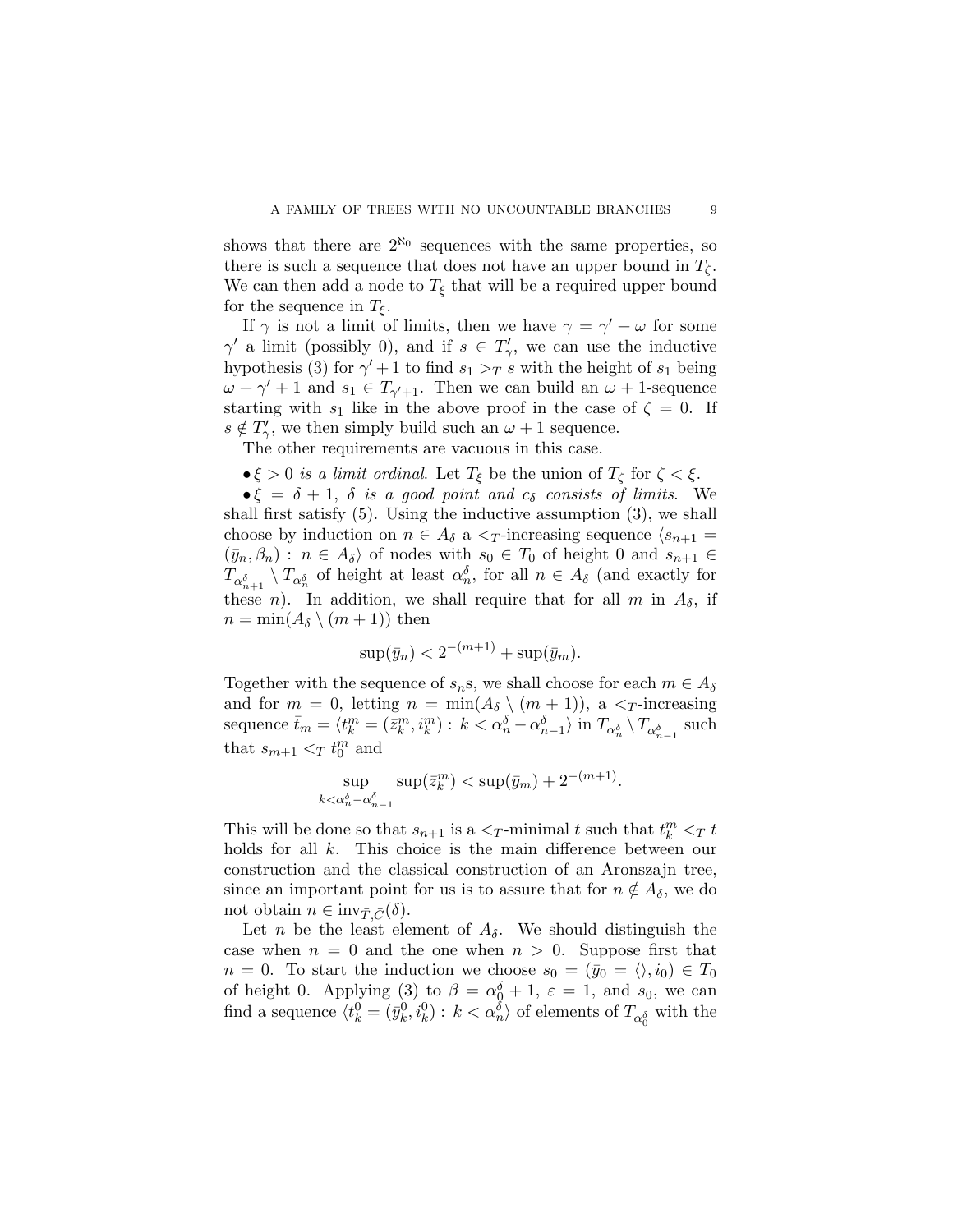property that  $t_0^0$  is an immediate successor of  $s_0$  (which is possible by (2)),  $\sup_{k < \alpha_0^{\delta}} \sup(\bar{y}_k^0) < 2^{-1}$  and such that  $\{t \in T_{\alpha_0^{\delta}} : (\forall k <$  $\alpha_0^{\delta}$ ,  $t_k^0 \leq_T t_j^1 = \emptyset$ , but for some  $s_{n+1} = (\bar{y}_1, i_1) \in T_{\alpha_0^{\delta}+1}$  we have  $(\forall k < \alpha_0^{\delta}) t_k^0 <_T s_{n+1}$  and  $\bar{y}_1 = \bigcup_{k < \alpha_0^{\delta}} \bar{y}_k^0$ . If  $n > 0$  then we first choose a sequence  $\langle t_m^{-1} : m \langle \omega \rangle$  of elements of  $T_0$  that does not have an upper bound in  $T_{\alpha_n^{\delta}+1}$  but obtains an upper bound  $s_0 \in$  $T_{\alpha_{n-1}^{\delta}+1} \setminus T_{\alpha_{n-1}^{\delta}}$ . This is possible by (3) applied to  $\gamma = 0$  and  $\alpha = \alpha_{n-1}^{\delta}$ . Then we also make sure that  $t_0^0 \in T_{\alpha_{n-1}^{\delta}+2} \setminus T_{\alpha_{n-1}^{\delta}+1}$ , which is possible by requirement (2). The choice of  $\bar{t}_0$  in both cases is possible because  $\alpha_n^{\delta}$  is a limit.

We continue this process inductively over  $n \in A_\delta$  taking care that when we have chosen  $s_{m+1}$  for some  $m \in A_{\delta}$ , if  $n = \min(A_{\delta} \setminus (m +$ 1)) then  $t_0^m \in T_{\alpha_{n-1}^{\delta}+2} \setminus T_{\alpha_{n-1}^{\delta}+1}$  is a least upper bound of a  $\leq_T$ increasing sequence of length  $\alpha_{m+1}^{\delta}$  – ht $(s_{m+1})$  of elements of  $T_{\alpha_{m+1}^{\delta}}$ starting with  $s_{m+1}$ , which does not have a bound in  $T_{\alpha_{n-1}^{\delta}+1}$ . We choose  $t_k^m$  similarly. At the end of the induction we have a sequence  $\langle s_n = (\bar{y}_n, i_n) : n \in A_\delta \rangle$  such that  $\sup_{n \leq \omega} \sup(\bar{y}_n) \leq 1$ . Since  $A_\delta$  is  $\langle s_n = (y_n, i_n) : n \in A_{\delta} \rangle$  such that  $\sup_{n \leq \omega} \sup_{y_n \leq \omega} (y_n) \leq 1$ . Since  $A_{\delta}$  is infinite the length of  $\bigcup_{n \in A_{\delta}} \bar{y}_n$  is  $\delta$ . Letting  $\bar{x}_{\delta} = \bigcup_{n \in A_{\delta}} \bar{y}_n$  allows us to put  $(\bar{x}_{\delta}, \delta)$  in  $T_{\xi}$  and to require  $s_{n+1} <_T (\bar{x}_{\delta}, \delta)$  for all  $n \in A_{\delta}$ . It follows that the height of  $(\bar{x}_{\delta}, \delta) = \delta$ .

Let us also show that  $inv_{\bar{T}, \bar{C}}(\delta) = A_{\delta}$ . If  $n \in A_{\delta}$  then  $s_{n+1} \in$  $T_{\alpha_{n+1}^{\delta}} \setminus T_{\alpha_n^{\delta}}$  shows that  $n \in \text{inv}_{\bar{T}, \bar{C}}(\delta)$ . If  $l \notin A_{\delta}$  then either  $l < \frac{1}{\sqrt{n}}$  $\min(A_\delta)$  or there are successive elements  $m < n$  of  $A_\delta$  such that  $m < l < n$ . Let us suppose that the first case happened and let  $n = \min(A_{\delta})$ . Hence,  $n > 0$ . Then  $\{t \in T_{\alpha_i^{\delta}} : t <_T (\bar{x}_{\delta}, \delta)\}$  $\{t_k^{-1}$  $\frac{1}{k}$  :  $k < \omega$ } and this set does not have an upper bound in  $T_{\alpha_{l+1}^{\delta}}$ ; hence,  $l \notin \text{inv}_{\bar{T}, \bar{C}}(\delta)$ . In the other case, suppose that  $m < n$  are successive elements of  $A_{\delta}$  such that  $m < l < n$ . Then  $\{t \in T_{\alpha_{l}^{\delta}}\}$ :  $\{t \leq T(\bar{x}_{\delta}, \delta)\} = \{t \in T_{\alpha_i^{\delta}} : (\exists k) t \leq T t_k^m\}$  and this set does not have an upper bound in  $T_{\alpha_{l+1}^{\delta}}$ . Hence,  $l \notin \text{inv}_{\bar{T}, \bar{C}}(\delta)$ .

Having satisfied  $(5)$ , we satisfy  $(2)$  and  $(3)$  as in the previous case.

Once the inductive construction is over, we let  $E$  be a club of good points of this filtration that happen to be limits of limits. Then E exemplifies that T and  $\overline{T}$  are as required.  $\Box$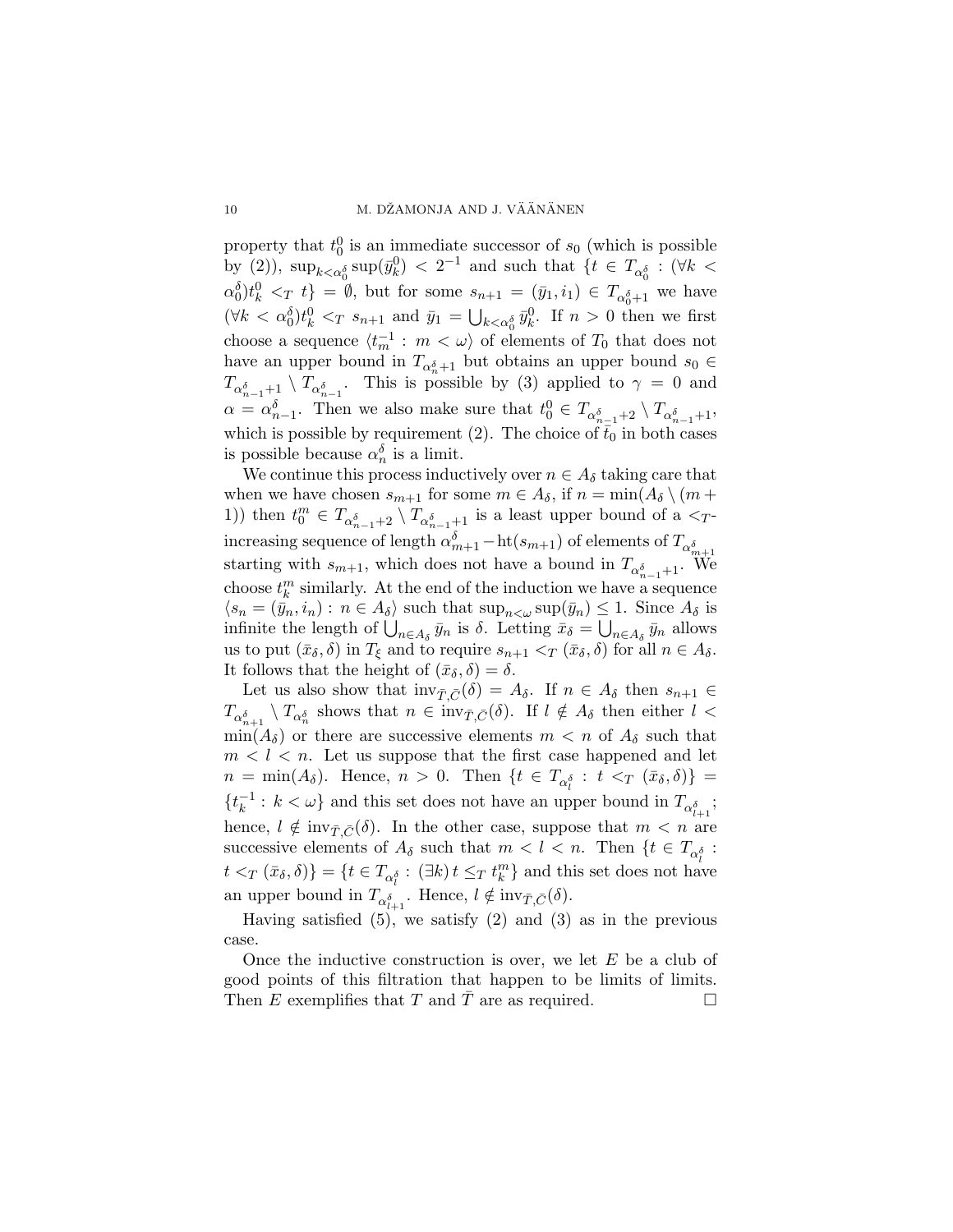Once we have used the idea of increasing sequences of rationals to construct the trees  $T[A]$  to not have uncountable branches, we now can get rid of this through a simple translation into trees whose universe is  $\omega_1$ .

**Definition 1.8.** We define the projection functor  $\pi : \mathbb{T}' \to \mathbb{T}$  by letting  $O \stackrel{\text{def}}{=} \pi(T)$  be the tree on  $\omega_1$  defined by letting  $\alpha <_O \beta$  if  $(\bar{x}_{\alpha}, \alpha) <_{\mathcal{T}} (\bar{x}_{\beta}, \beta).$ 

Given any filtration  $\overline{T}$  of a  $T \in \mathbb{T}'$  we similarly define the translation  $\pi(T)$  of it to a filtration of  $\pi(T)$ .

We now extend the notion of an invariant to any tree whose universe is  $\omega_1$ . At the same time we introduce a slight generalization that will be used in the main proof. The generalization allows us to compute an invariant of a  $\delta < \omega_1$  using the entry  $c_{\delta'}$  in the ladder system whose index is some  $\delta'$  not necessarily equal to  $\delta$ .

**Definition 1.9.** If T is a tree with universe  $\omega_1$  and  $\overline{T} = \langle T_\alpha :$  $\alpha < \omega_1$  is a filtration of T, while  $\overline{C}$  is a given ladder system and δ is such that the universe of  $T<sub>δ</sub>$  is δ, while δ' is a limit, we define  $inv_{\bar{T}, \bar{C}, \delta'}(\delta)$  as the set

$$
\label{eq:3.1} \begin{aligned} \{n<\omega: \ (\exists \beta\in T_{\alpha_{n+1}^{\delta'}}\setminus T_{\alpha_{n}^{\delta'}})\ \{\gamma\in T_{\alpha_{n}^{\delta'}}: \ \gamma<_{T}\beta\}= \\ \{\gamma\in T_{\alpha_{n}^{\delta'}}: \ \gamma<_{T}\delta'\}\}. \end{aligned}
$$

If  $\delta' = \delta$ , we write  $\text{inv}_{\bar{T}, \bar{C}}(\delta)$  in place of  $\text{inv}_{\bar{T}, \bar{C}, \delta}(\delta)$ .

**Observation 1.10.** Let  $\overline{C}$  be a given ladder system. If  $T \in \mathbb{T}'$  and  $\overline{T}$  is a filtration of T, then there is a club E of  $\omega_1$  such that for all  $\delta \in E$  we have  $\text{inv}_{\bar{T}, \bar{C}}(\delta) = \text{inv}_{\pi(\bar{T}), \bar{C}}(\delta).$ 

This gives rise to the formulation of the Construction Lemma we need, which is the Auxiliary Construction Lemma in terms of T rather than  $\mathbb{T}'$ .

**Lemma 1.11** (Construction Lemma). Suppose that  $\overline{C}$  is a fixed ladder system and  $\bar{A} = \langle A_{\delta} : \delta < \omega_1 \rangle$  a sequence of infinite subsets of  $\omega$ . Then there is a member  $T \stackrel{\text{def}}{=} T[\bar{A}]$  of  $\mathbb T$  and a filtration  $\bar{T}$  of T such that for a club E of  $\omega_1$  we have

 $\delta \in E \& c_{\delta} \subseteq E \implies \text{ht}_T(\delta) = \delta \text{ and } \text{inv}_{\bar{T}, \bar{C}}(\delta) = A_{\delta}.$ 

Let us now proceed to the Preservation Lemma.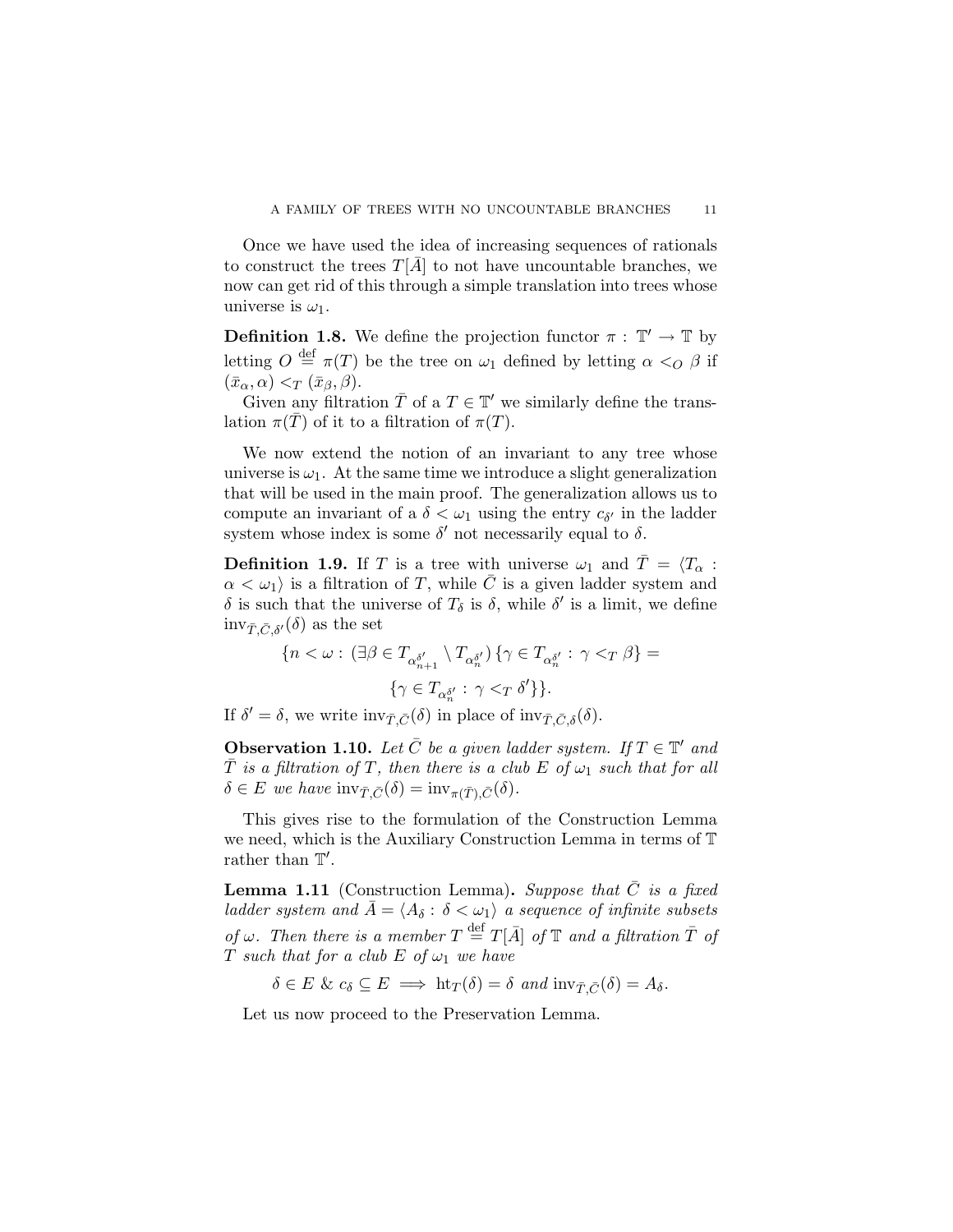**Notation 1.12.** (1) For a tree T and  $x \in T$ ,  $\alpha$  an ordinal less than  $\text{ht}_T(x)$ , we let  $x(\alpha)$  be the unique  $y \in T$  with  $y \leq_T x$  and  $\text{ht}_T(y) = \alpha + 1.$ 

(2) For a tree T and  $x \neq y \in T$ , we let  $\Delta(x, y) = \alpha$  if

$$
\alpha = \min\{\beta : x(\beta) \neq y(\beta)\}.
$$

**Lemma 1.13** (Preservation Lemma). Suppose that  $\overline{C}$  is a given ladder system and that  $h: T_1 \to T_2$  is a  $\leq$ -reduction between trees with universe  $\omega_1$  satisfying that for all x, y in  $T_1$ 

$$
\Delta(x, y) = \Delta(h(x), h(y)).
$$

Then for any filtrations  $\overline{T}^l$  for  $l \in \{1,2\}$  of  $T_1$  and  $T_2$ , respectively, there is a club E of  $\omega_1$  such that whenever  $\delta \in E$  and  $c_{\delta} \subseteq E$  then for any  $\delta \in E$  whose height in the tree  $T_1$  is  $\delta$ , we have

$$
\mathrm{inv}_{\bar{T}^1,\bar{C}}(\delta) = \mathrm{inv}_{\bar{T}^2,\bar{C},\delta}(h(\delta)).
$$

Remark 1.14. The additional requirement on the reductions we needed for the Preservation Lemma is, unfortunately, rather strong. In particular, it implies that h is 1-1. Namely suppose that  $x \neq y$ ; hence,  $\Delta(x, y) < \text{ht}(x)$  or  $\Delta(x, y) < \text{ht}(y)$ . Let us say that the first case happens; then there is  $z \leq_1 x$  with  $\neg z \leq_1 y$ . Then we have that  $h(z) \leq h(x)$  by the definition of a reduction and also that  $\mathrm{ht}(h(z)) \geq \mathrm{ht}(z) > \Delta(z, y) = \Delta(h(x), h(y)).$  In particular,  $h(x) \neq h(y)$ .

*Proof:* Let us write  $\overline{T}^l = \langle T_j^l : j < \omega_1 \rangle$  for  $l \in \{1, 2\}$  and simplify the notation by writing  $\lt_1 \stackrel{\text{def}}{=} \lt_{T_1}$  and  $\lt_2 \stackrel{\text{def}}{=} \lt_{T_2}$  and let M be the model  $\langle \bar{T}^1, \bar{T}^2, \omega_1, \langle 1, \overline{\langle 2 \rangle}, \overline{h}, \in \rangle$ . There is a club E of  $\omega_1$  such that for any  $\delta \in E$ :

- : (i) the universe of  $T_{\delta}^1$  and  $T_{\delta}^2$  is  $\delta$  and the height of both  $T_{\delta}^1$ and  $T_{\delta}^2$  is at most  $\delta$ ;
- : (ii)  $T_{\delta}^{\bar{1}}$  and  $T_{\delta}^2$  are subtrees of  $T_1$  and  $T_2$ , respectively;
- : (iii)  $M \upharpoonright \delta \prec M$  (so if  $\beta < \delta$  then  $h(\beta) < \delta$ , and if  $\beta$  is in the image of h then  $h^{-1}(\beta) < \delta$ .

Suppose that  $\delta \in E$  has height  $\delta$  in  $T_1$  and that  $c_{\delta} \subseteq E$ ; we shall show that  $\delta$  is as required. For simplicity in notation we shall omit  $\overline{C}$  from the notation for invariant and subscripts  $T_1$  and  $T_2$  from the notation for height. Note that  $ht(h(\delta)) \geq \delta$  so  $h(\delta) \geq \delta$  by (i) of the assumptions.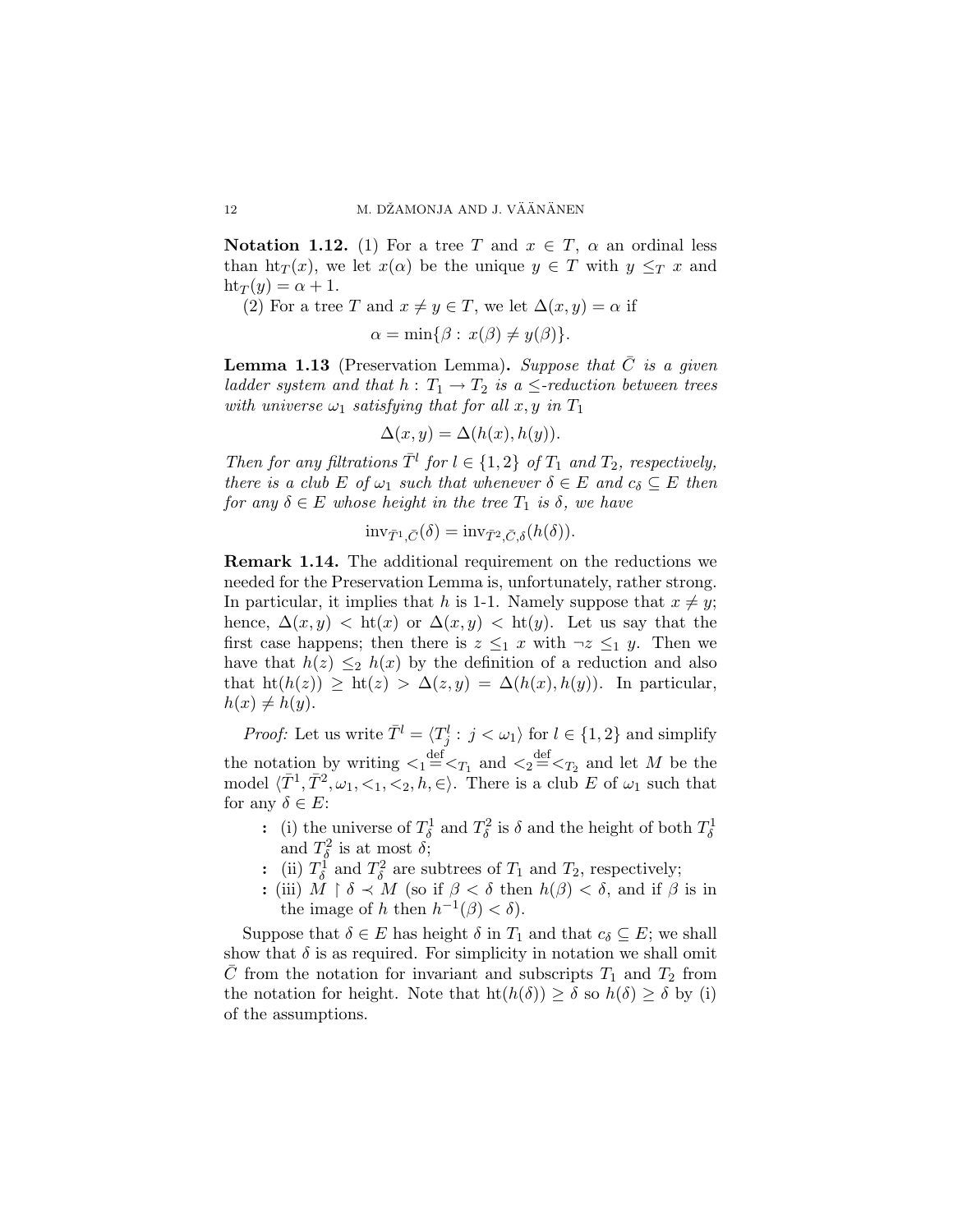In the forward direction, suppose  $n \in \text{inv}_{\bar{T}^1}(\delta)$  and let  $y \in T^1_{\alpha}$  $\alpha_{n+1}^{\delta}$ demonstrate this. This means

$$
\{w\in T_{\alpha^{\delta}_n}^1: w<_1 y\}=\{w\in T_{\alpha^{\delta}_n}^1: w<_1 \delta\}.
$$

We may also assume that y is a  $\lt_1$ -minimal node satisfying this requirement. In particular, for all  $z <_1 y$  we have  $z \in T_{\alpha_n^{\delta}}^1$  by (ii) above. By (iii) above, we have that  $h(y) \in T_{\infty}^2$  $\alpha_{\alpha_{n+1}}^2$ . We would like to use  $h(y)$  as a witness that  $n \in \text{inv}_{\bar{T}^2, \bar{C}, \delta}(h(\delta))$ , for which we need to know that  $h(y) \notin T_{\alpha_n^{\delta}}^2$ . This follows from (iii) above since  $h^{-1}(h(y)) = y.$ 

(We note that by a different proof this part of the argument in fact goes through even if  $h$  is assumed to be any reduction, not necessarily 1-1, but it is in the next part of the argument that we need the additional assumption about the preservation of  $\Delta$ .)

For the other inclusion suppose that  $n \in inv_{\bar{T}^2,\delta}(h(\delta))$  as exemplified by  $z$ . This  $z$  might not itself be useful in showing that  $n \in \text{inv}_{\bar{T}^1,\delta}(\delta)$  as it may not be in the image of h. However we do have that

$$
M \vDash \text{``}(\exists w > \alpha_n^{\delta})(\forall \alpha < \alpha_n^{\delta}) [\alpha <_2 h(w) \iff \alpha <_2 z] \text{''}
$$

(as exemplified by  $\delta$ ), so there is  $w < \alpha_{n+1}^{\delta}$  satisfying the above property. We may without loss of generality assume that  $w$  is a  $\lt_{1}$ -minimal element of  $T_{\alpha}^{1}$  $\prod_{\alpha_{n+1}^{\delta}}^{1} \setminus T_{\alpha_{n}^{\delta}}^{1}$ . In particular for every  $o <_1 w$ we have  $o \in T_{\alpha_n^{\delta}}^1$ , and so  $h(o) \in T_{\alpha_n^{\delta}}^2$ . By the choice of w this implies  $h(o) \leq z$  and then by the choice of z we have  $h(o) \leq h(\delta)$ . Hence, by the preservation of  $\Delta$ , either  $w \leq_1 \delta$  or  $ht(w) = \Delta(w,\delta) + 1$ . In the first case, we have that w exemplifies that  $n \in inv_{\bar{T}^1,\delta}(\delta)$ . In the second case, since  $\delta \notin T^1_{\alpha_n^{\delta}}$ , we may find  $s \leq_1 \delta$  of the same height as w. If  $s \notin T^1_{\alpha_n^{\delta}}$ , then by the choice of E, we have that w exemplifies that  $n \in \text{inv}_{\bar{T}^1, \delta}(\delta)$ , so let us show that this is the case. If  $s \in T_{\alpha_0^{\delta}}^1$ , then  $h(s) \in T_{\alpha_0^{\delta}}^2$ , but since  $\Delta(h(w), h(s)) = \Delta(w, s)$ , we may not have  $h(s) \leq h(w)$ , contradicting the choice of w.  $\Box$ 

Now we can complete the proof of the main theorem:

*Proof of Theorem:* Suppose for contradiction that  $\{T_i : i < i^*$  $2^{\aleph_0}$  is a family of trees of size  $\aleph_1$  such that every element of  $\mathbb T$  is  $\leq$ embeddable in some  $T_i$  by a  $\Delta$ -preserving embedding. By passing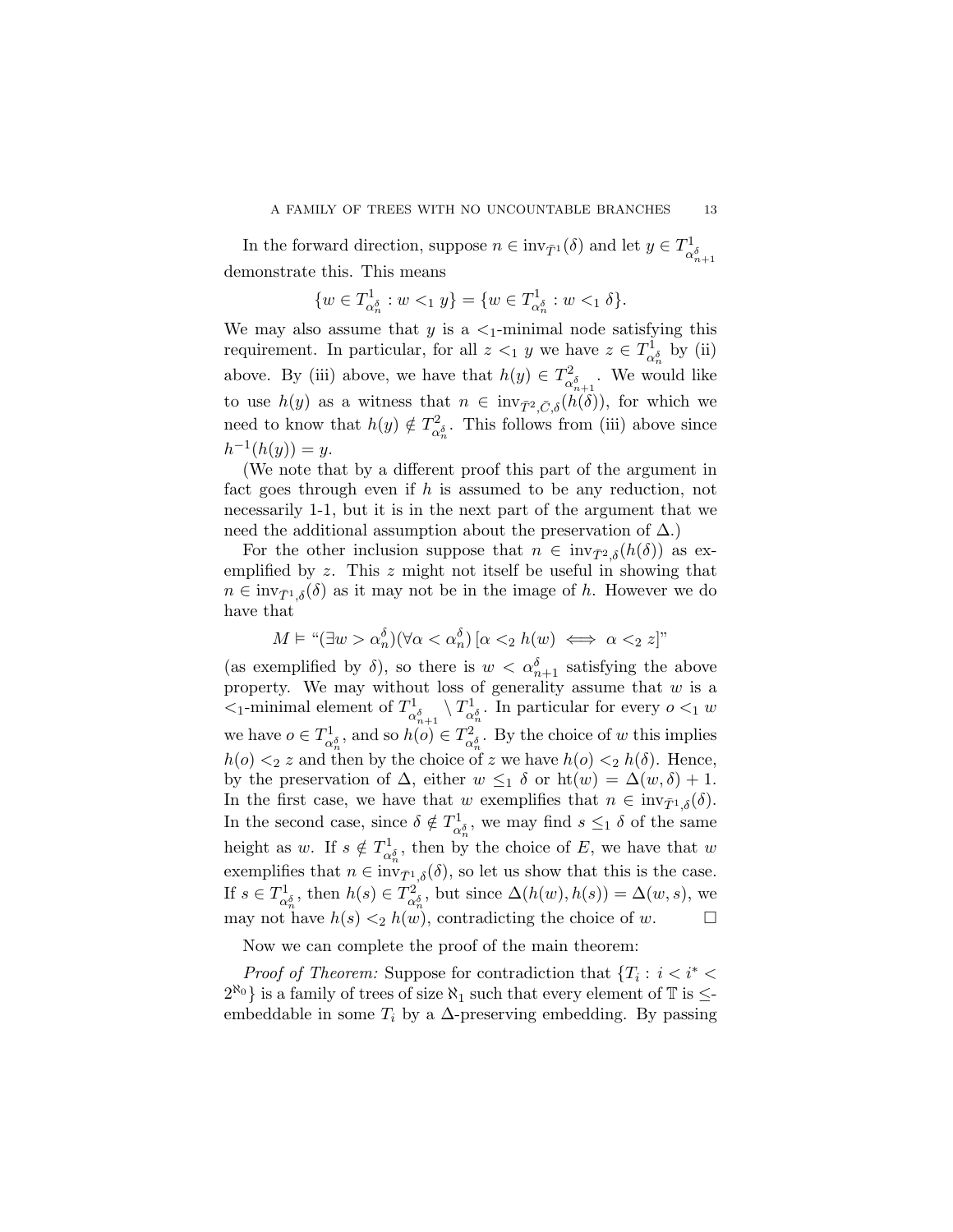to isomorphic copies if necessary, we may assume that the universe of each  $T_i$  is  $\omega_1$ . Let  $\bar{C}$  be given by (a) in the statement of the theorem with  $c_{\delta} = \langle \alpha_n^{\delta} : n \langle \omega \rangle$  an increasing enumeration of  $c_{\delta}$ for  $\delta$  limit  $<\omega_1$ .

Choose a family  $\mathcal B$  of  $2^{\aleph_0}$  distinct infinite subsets B of  $\omega$ . For  $B \in$ B and  $\delta$  a limit ordinal, let  $A_B^{\delta} = B$ , and let  $\bar{A}_B = \langle A_B^{\delta} : \delta$  limit  $\langle A_B^{\delta} : A_B^{\delta} : A_B^{\delta} : A_B^{\delta} : A_B^{\delta} : A_B^{\delta} : A_B^{\delta} : A_B^{\delta} : A_B^{\delta} : A_B^{\delta} : A_B^{\delta} : A_B^{\delta} : A_B^{\delta} : A_B^{\delta} : A_B^{\delta} : A_B^{\delta} : A_B^{\delta} : A_B^{\delta} : A_B^{\delta} : A_B^{\delta}$  $\omega_1$ . Let  $T_B = T[A_B]$  be obtained as in the Construction Lemma and let  $T_B$  be the associated filtration. Note that  $T_B$  satisfies that its universe is  $\omega_1$ .

Let  $\overline{T}_i$  be any filtration of  $T_i$ , for  $i < i^*$ . Note that trivially for any i and  $\delta$  we have

$$
|\{\text{inv}_{\bar{T}_i,\bar{C},\delta}(\alpha): \alpha \in T_i\}| \leq |T_i| = \aleph_1.
$$

Hence, we can choose  $B \in \mathcal{B}$  such that for no  $i < i^*$  and  $\alpha, \delta < \omega_1$ do we have that  $B = inv_{\bar{T}_i, \bar{C}, \delta}(\alpha)$ . Let us suppose that for some  $i < i^*$  and a  $\Delta$ -preserving  $\leq$ -reduction h we have  $h : T_B \to T_i$ . Let  $E$  be a club, as in the Preservation Lemma, which we can without loss of generality assume consists of limits of limits which, by the Construction Lemma, satisfy that for  $\delta \in E$  we have  $\text{ht}_{T_B}(\delta) = \delta$ , and let  $\delta < \omega_1$  be such that  $c_{\delta} \subseteq E$ . Then

$$
B = inv_{\bar{T}_B, \bar{C}}(\delta) = inv_{\bar{T}_i, \bar{C}, \delta}(h(\delta)),
$$

which is a contradiction.  $\Box$ 

As a final remark we observe that it is clear that the trees constructed as in the Construction Lemma have the property that for  $\overline{A}$  and  $\overline{B}$  satisfying that for a club many  $\delta$  we have  $A_{\delta} \neq B_{\delta}$  the trees  $T[\bar{A}]$  and  $T[\bar{B}]$  are not  $\leq$ -reducible into each other by a  $\Delta$ preserving reduction. Hence, assuming that CH fails, for any fixed club guessing ladder system  $\overline{C}$ , this gives rise to a family of  $2^{\aleph_1}$  pairwise ≤-incomparable by ∆-preserving reductions, elements of T. A  $ZFC$  example of such a family where the elements are actually not  $\leq$ -reducible to each other is already provided by Theorem 0.2(3). The two families are necessarily distinct because of the following

**Claim 1.15.** Suppose that  $\bar{A} = \langle A_{\delta} : \delta \langle \omega_1 \rangle$  is a sequence of infinite subsets of  $\omega, \bar{C}$  is a fixed ladder system on and  $T = T[\bar{A}]$ is as constructed in the Construction Lemma. Then for every limit  $\gamma < \omega_1$  the level  $\gamma$  of T is uncountable.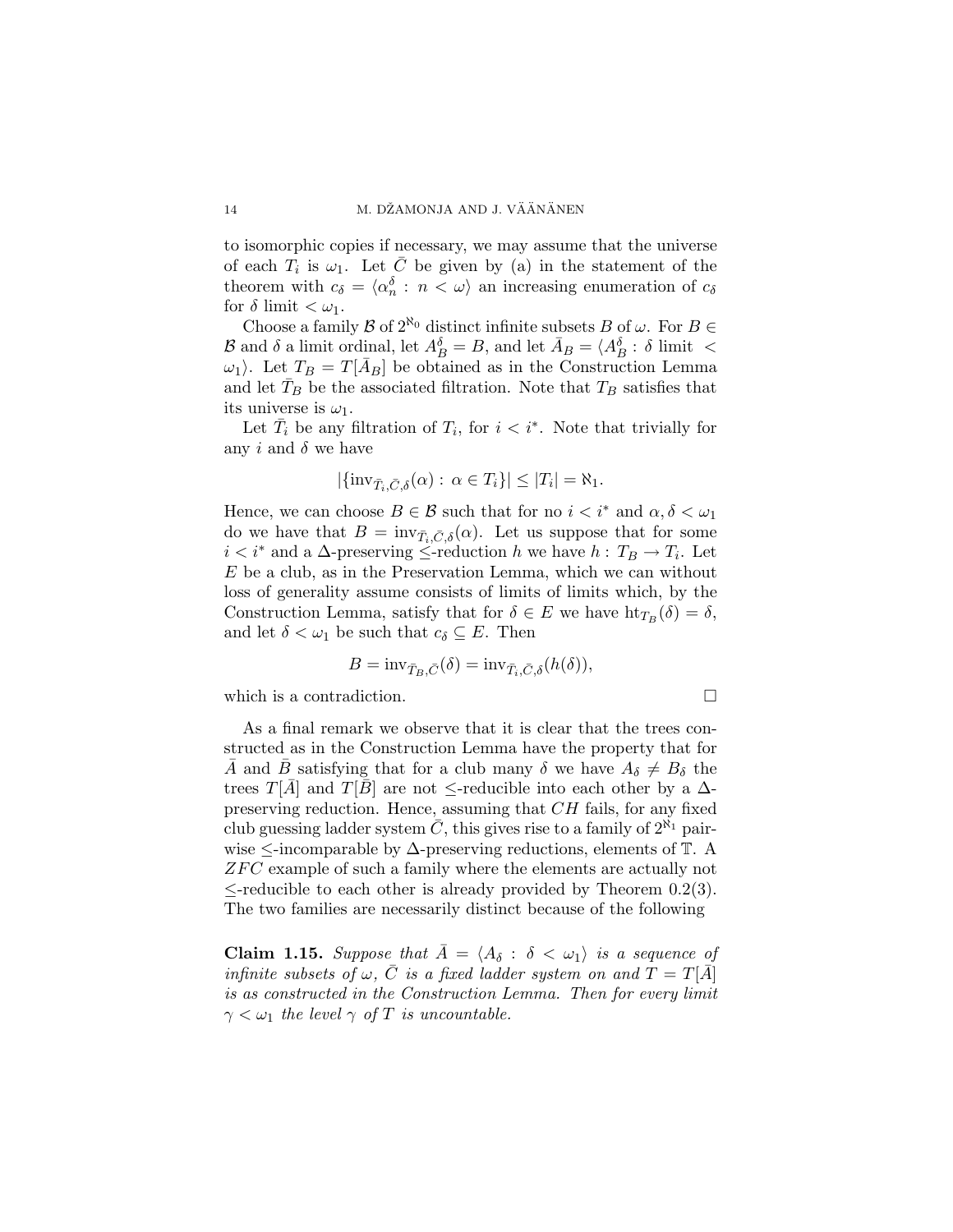*Proof:* Let  $\gamma < \omega_1$  be a limit ordinal. Requirement (3) in the Construction Lemma applied to s being the root of the tree gives for each  $\alpha \geq \gamma$  a  $\gamma$ -sequence  $\bar{s}_{\alpha}$  that is unbounded in  $T_{\alpha}$  but bounded in  $T_{\alpha+1}$ . Hence, the  $\bar{s}_{\alpha}$  are pairwise distinct and letting  $t_{\alpha}$  be the least upper bound of  $\bar{s}_{\alpha}$ , we obtain a family of  $\aleph_1$  many elements of T of height  $\gamma$ .

# 2. Other Classes of Trees

In the previous section we were mainly interested in the class T, but in fact the proof used in that section can be used to give similar results in other classes of trees. We shall consider generalizations in two different directions: varying the size of the trees in question and leaving out the requirement that the trees do not have an uncountable branch. Let us begin with the first of them.

**Definition 2.1.** (1) For any cardinal  $\kappa$  let  $\mathbb{T}_{\kappa}$  be the class of trees of size  $\kappa$  with no uncountable branches.

(2) If  $\kappa > \aleph_0$  is regular and T is a tree of size  $\kappa$ , then the sequence  $\langle T_{\alpha} : \alpha < \kappa \rangle$  is a *filtration of* T whenever it is a continuous sequence of subtrees of T each of size  $\lt \kappa$ , whose union is T.

Since the Auxiliary Construction Lemma did not require different nodes of the tree being constructed to have different rational sequences attached to them, we can use the same construction and the translation through the projection functor to obtain the following lemma. In it we use the obvious generalization of the notion of a ladder system to the set  $S^{\kappa}_{\aleph_0}$ , where  $S^{\kappa}_{\lambda}$  in general denotes the set of ordinals in  $\kappa$  whose cofinality is  $\lambda$ .

**Lemma 2.2** (Construction Lemma for  $\mathbb{T}_{\kappa}$ ). Suppose that  $\kappa$  is a regular uncountable cardinal and  $\overline{C} = \langle c_{\delta} : \delta \in S_{\aleph_0}^{\kappa} \rangle$  is a fixed ladder system, while  $\overline{A} = \langle A_{\delta} : \delta \langle \kappa \rangle$  is a sequence of infinite subsets of  $\omega$ . Then there is a member  $T \stackrel{\text{def}}{=} T[\bar{A}]^{\kappa}$  of  $\mathbb{T}_{\kappa}$  and a filtration  $\overline{T}$  of T such that for a club E of  $\kappa$  we have

$$
\delta \in E \& c_{\delta} \subseteq E \implies \text{inv}_{\bar{T}, \bar{C}}(\delta) = A_{\delta}.
$$

Notice that of course we shall not be able to guarantee that the height of  $\delta$  in T for  $\delta \in E$  is  $\delta$ , as the height of the tree is just  $\omega_1$ . This causes some difficulties when trying to generalize the Preservation Lemma. In the first paragraph of its proof, after the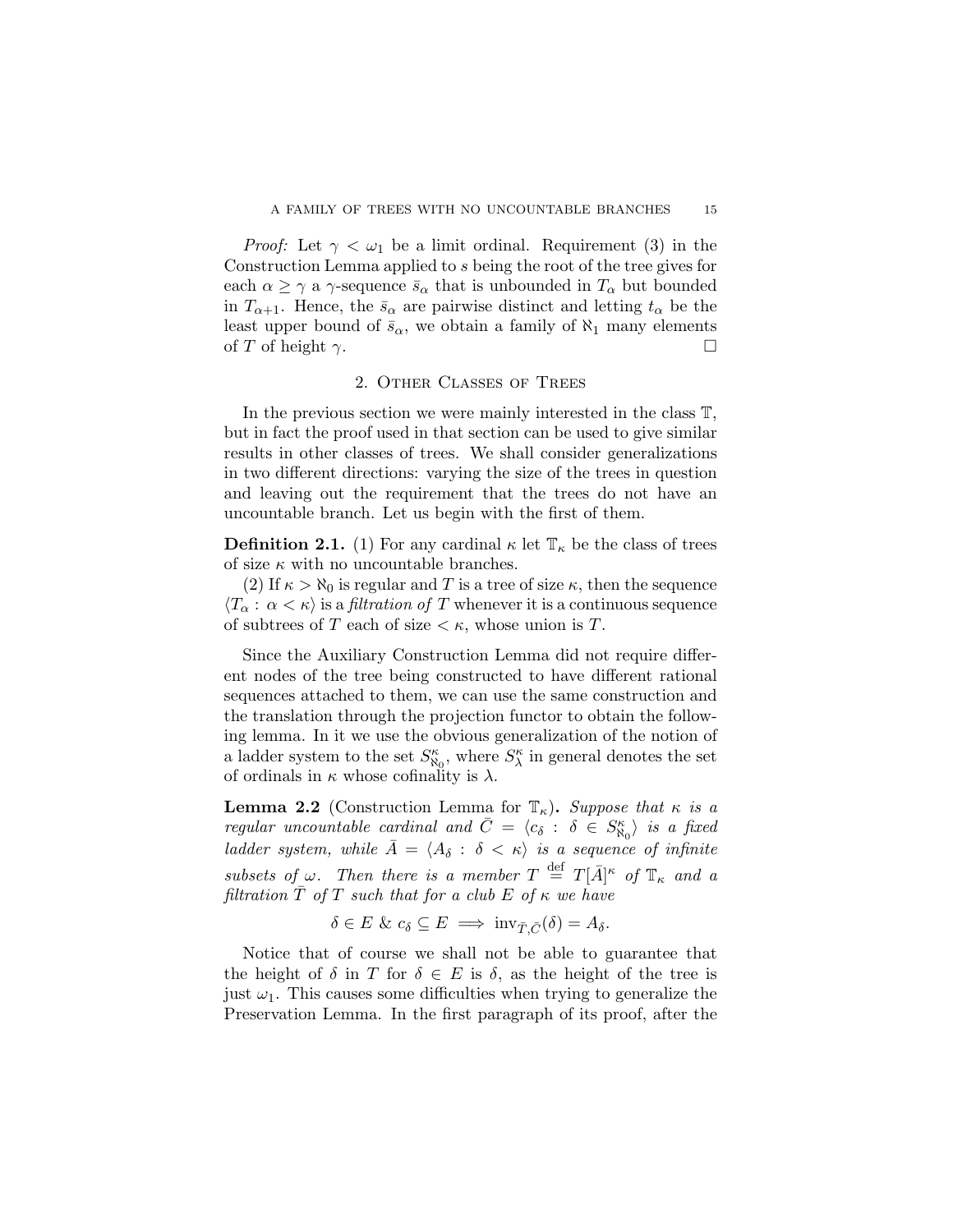choice of E we claim that for  $\delta \in E$  we have  $h(\delta) \geq \delta$  for  $\delta$  whose height in  $T_1$  is  $\delta$ , and this is useful later when calculating invariants. However, here we still have the following:

**Observation 2.3.** Suppose that h is  $a < \kappa$ -to-1 function from  $\kappa$ into itself. Then there is a club C of  $\kappa$  such that for all  $\delta \in C$  we have  $h(\delta) \geq \delta$ .

*Proof:* Otherwise there would be a stationary set S of  $\kappa$  such that h is regressive on  $S$  so there would be a stationary set on which h is constant, contradicting the assumption of h being  $\lt \kappa$ -to-1.  $\Box$ 

The Preservation Lemma now becomes:

**Lemma 2.4** (Preservation Lemma for  $\mathbb{T}_{\kappa}$ ). Suppose  $\kappa$  is a regular uncountable cardinal and  $\bar{C} = \langle c_{\delta} : \delta \in S_{\aleph_0}^{\kappa} \rangle$  is a fixed ladder system while  $h: T_1 \to T_2$  is a  $\Delta$ -preserving  $\leq$ -reduction between trees with universe κ. Then for any filtrations  $\overline{T}^l$  for  $l \in \{1,2\}$  of  $T_1$  and  $T_2$ respectively, there is a club E of  $\kappa$  such that whenever  $\delta \in E$  and  $c_{\delta} \subseteq E$  then for any  $\delta \in E$  we have

$$
\mathrm{inv}_{\bar{T}^1,\bar{C}}(\delta) = \mathrm{inv}_{\bar{T}^2,\bar{C},\delta}(h(\delta)).
$$

Recalling that if  $\kappa$  is regular  $\geq \aleph_2$  then there is a ladder system  $\langle c_{\delta} : \delta \in S_0^{\kappa} \rangle$  which guesses clubs, as proved by Shelah [5], [7] (or see [3] for a proof); as a conclusion, we get Theorem 0.5.

Of course a very natural class to study here is that of the trees of size  $2^{\aleph_0}$  with no uncountable branches, as they appear as the result of a number of natural constructions (see [10]); clearly our method does not apply to this class as it stands. Another generalization here is the replacement of  $\aleph_0$  by a  $\lambda$  such that  $\lambda^{<\lambda} = \lambda$ , where one has the saturated dense linear order of size  $\lambda$  with no first or last element; denote it by  $\mathbb{Q}_{\lambda}$ . Then in the proof of Theorem 0.5, one can replace the increasing bounded sequences of rationals by increasing bounded sequences of elements of  $\mathbb{Q}_{\lambda}$  and hence obtain the following analogue of Theorem 0.5 (using Shelah's club guessing between  $\kappa$  and  $\lambda$ ).

**Theorem 2.5.** Suppose that  $\kappa$  is a regular cardinal and  $\lambda = \lambda^{<\lambda}$ satisfy  $\lambda^+ < \kappa < 2^{\lambda}$ . Let  $\leq^*$  stand for the  $\Delta$ -preserving reductions and  $\mathbb{T}_{\lambda}^{\kappa}$  for trees of size  $\kappa$  with no branches of length  $\lambda^{+}$ . Then the universality number of  $(\mathbb{T}^{\kappa}_{\lambda}, \leq^*)$  is at least  $2^{\lambda}$ . In fact, no family of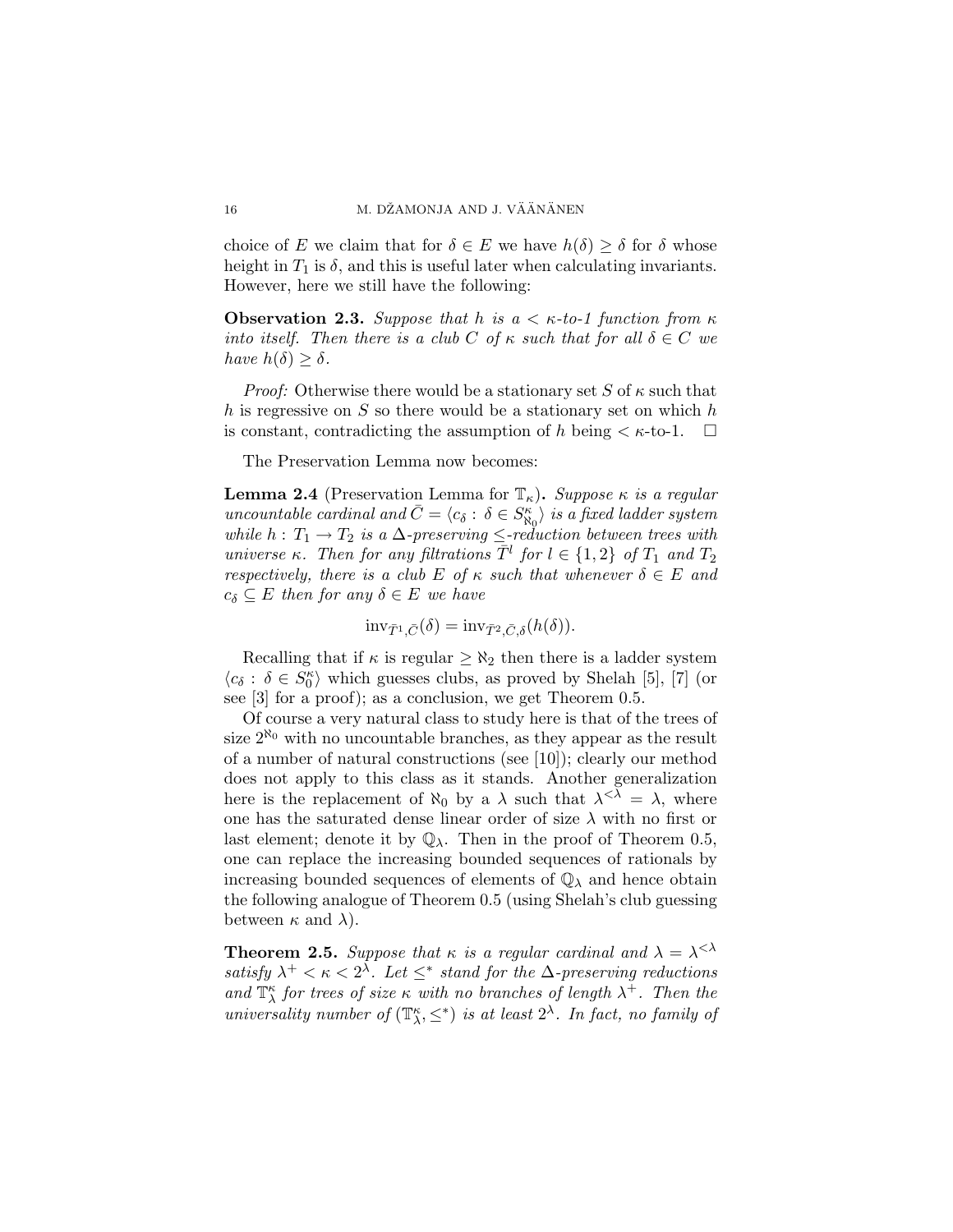trees of size  $\kappa$ , even if we allow branches of length  $\lambda^+$ , can  $\leq^*$ -embed all members of  $\mathbb{T}^{\kappa}_{\lambda}$ .

Of course all we needed here in place of  $\lambda^+ < \kappa$  is the existence of a club guessing sequence between  $\kappa$  and  $\lambda$ .

Note of course that the last sentence in each of the theorems shows that the universality number of the class of trees of size  $\aleph_1$  $(\kappa)$ , forbidding uncountable (length  $\lambda^+$ ) branches under the appropriate notion of reduction, is at least  $2^{\aleph_0}$  (or  $2^{\lambda}$ ).

## 3. A Topological Application

Topologies constructed from tree orderings are common in general topology. In this section we consider the families of trees constructed in the previous sections of the paper from this point of view. For simplicity we shall concentrate on the trees considered in §1, i.e., the family  $\mathbb T$  of trees of size  $\aleph_1$  with no uncountable branches. But it is clear that a similar method can be applied to trees of size  $\kappa$  with no branches of size  $\kappa$  for  $\kappa$  regular.

**Definition 3.1.** Suppose that T is a tree. Let  $[T]$  be set of its maximal branches. For every  $b \in [T]$  and  $\alpha \leq ht_T(b)$  we define

$$
O_{\alpha}(b) = \{c \in [T]: \Delta(b, c) > \alpha\}.
$$

We consider that  $\Delta(b, b) = \infty$  for every  $b \in [T]$ .

Observation 3.2. Suppose that  $T \in \mathbb{T}$ . Then

$$
\{\{O_{\alpha}(b): \alpha \leq ht_T(b)\} : b \in [T]\}\
$$

gives a point base for a first countable Hausdorff topology on  $[T]$ .

In fact the topological spaces considered in Observation 3.2 come from a class of spaces called  $\omega_1$ -metric spaces in which  $\Delta$  is a quasidistance taking values in  $\omega_1$ . Such spaces were introduced in [8]. Some further references were given in the Introduction.

**Definition 3.3.** An *ordered group* is a structure  $(G, +, \leq)$  in which  $(G, +)$  is a group satisfying that for all  $a, b, c \in G$  we have  $a + c \leq$  $b + c \iff a \leq c$ . Such a group is of *character*  $\omega_1$  if it has a decreasing  $\omega_1$ -sequence  $\langle s_{\xi} : \xi < \omega_1 \rangle$  satisfying  $s_{\xi} > 0$  and for every  $\varepsilon > 0$  there is  $\xi$  such that  $\zeta \geq \xi \implies s_{\zeta} < \varepsilon$ .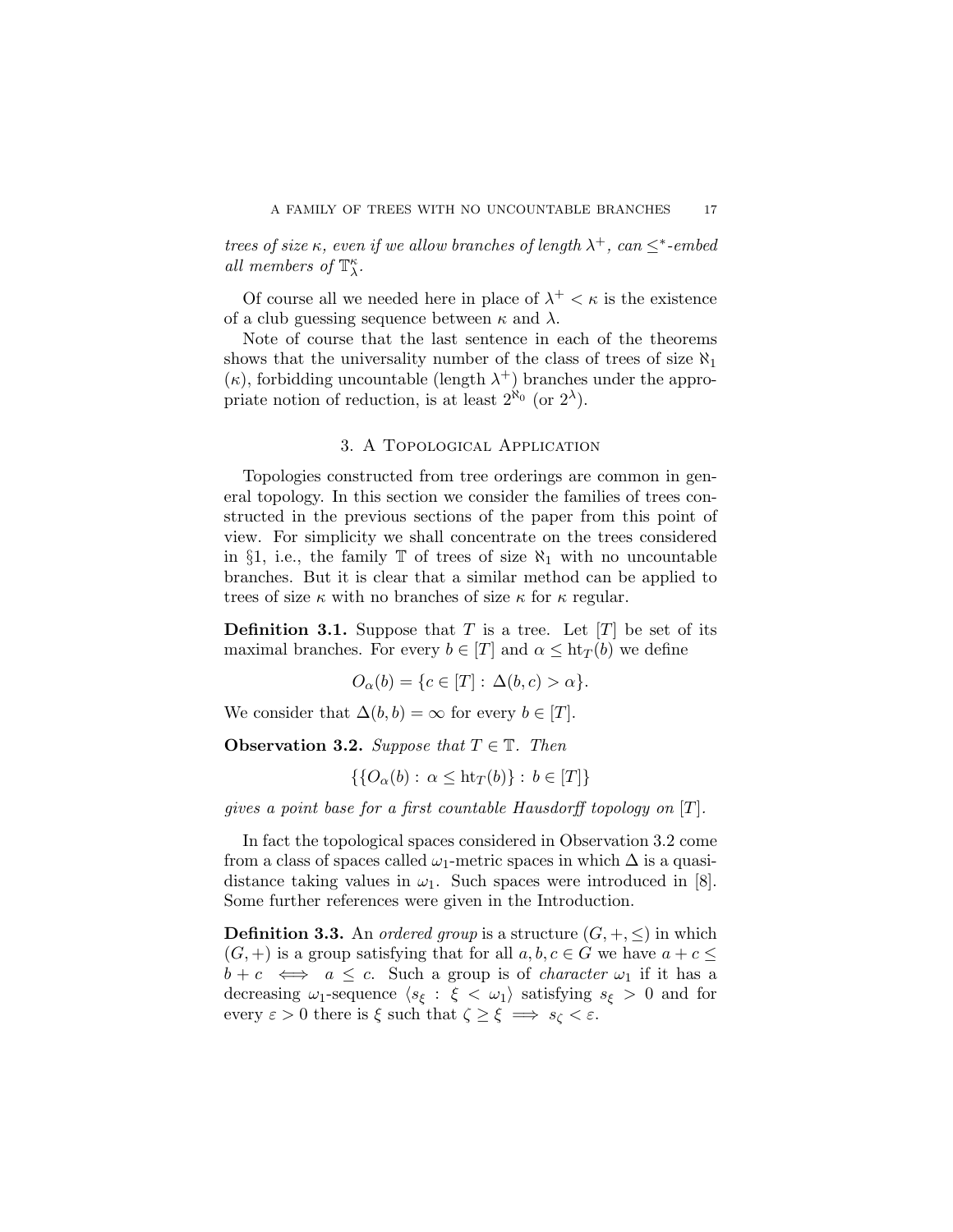Sikorski [8] notes that a general method for constructing ordered groups of character  $\omega_1$  follows from the work of F. Hausdorff in [2] and involves considering powers of ordered sets. The following is a definition of an  $\omega_1$ -metric space from [8].

**Definition 3.4.** (1) Suppose that  $(G, +, \leq)$  is an ordered group of character  $\omega_1$ , as exemplified by a sequence  $\langle s_{\xi} : \xi < \omega_1 \rangle$ . Let  $G^+$ denote the positive elements of  $G$ . A topological space  $X$  is called a  $G-\omega_1$ -metric space if there is a function  $\delta: X^2 \to G^+$  satisfying the axioms of a metric in a metric space and such that the topology of X is induced by  $\delta$ .

(2) A function  $f: X \to Y$  between two  $G-\omega_1$ -metric spaces is called an  $\aleph_1$ -isometry if for all  $x, y \in X$  we have  $\delta_X(x, y) = \delta_Y(x, y)$ .

From this point on we fix an ordered group  $(G, +, \leq)$  of character  $\omega_1$ , as exemplified by a sequence  $\langle s_\xi : \xi < \omega_1 \rangle$ , and use  $G^+$  to denote the positive elements of G, and only study  $\omega_1$ -metric spaces with respect to  $G$ . These spaces are of interest to us because of the following:

**Claim 3.5.** Suppose that  $T \in \mathbb{T}$ . Then  $[T]$  with the topology introduced in Observation 3.2 is an  $\omega_1$ -metric space.

*Proof:* Let  $\delta(x, y) = s_{\xi}$  if  $x \neq y$  and  $\Delta(x, y) = \xi$ , for  $\xi < \omega_1$ . Let  $\delta(x, y) = 0$  if  $x = y$ . Then  $\delta$  is clearly a symmetric function satisfying  $\delta(x, y) = 0$  iff  $x = y$ . If  $x, y, z \in [T]$  then  $\Delta(x, z) =$  $\min{\{\Delta(x,y),\Delta(y,z)\}}$  so  $\delta(x,z) \leq \delta(x,y) + \delta(y,z)$ . Any set of the form  $O_{\alpha}(b)$  can be written as  $O_{\alpha}(b) = \{c \in [T] : \delta(b,c) < s_{\alpha}\},\$ which shows that the topology is induced by the  $\omega_1$ -metric.  $\Box$ 

It follows that for  $T_1, T_2 \in \mathbb{T}$  the spaces  $[T_1], [T_2]$  are isometric as  $\omega_1$ -metric spaces iff there is a function  $f : [T_1] \to [T_2]$  with  $\Delta_{T_1}(b, c) = \Delta_{T_2}(f(b), f(c))$  for all  $b, c \in [T_1]$ . Then we can prove the following:

**Claim 3.6.** Suppose that  $T_1, T_2 \in \mathbb{T}$  and there is an  $\aleph_1$ - isometry from  $[T_1]$  into  $[T_2]$ . Then  $T_1$  is reducible to  $T_2$  by a reduction h that satisfies

$$
\Delta_{T_1}(x,y) = \Delta_{T_2}(h(x),h(y)).
$$

*Proof:* Let  $f : [T_1] \to [T_2]$  be an  $\aleph_1$ -isometry, so by the above observation we may assume  $\Delta_{T_1}(b, c) = \Delta_{T_2}(f(b), f(c))$  for all  $b, c \in$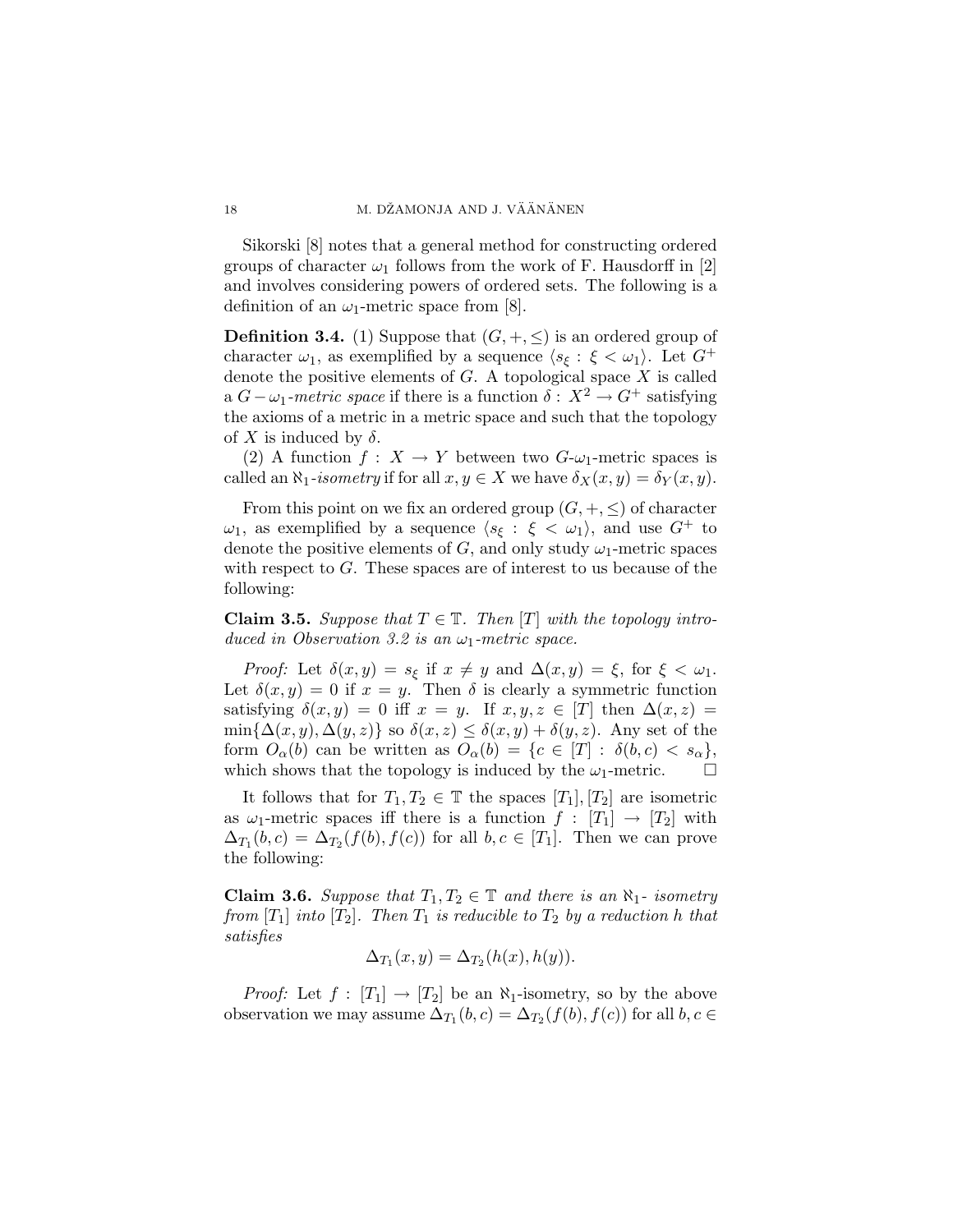[T<sub>1</sub>]. For  $x \in [T_1]$  define

$$
h(x) = f(b) \restriction \text{ht}_{T_1}(x),
$$

for any maximal branch b of  $T_1$  containing x. Because f is an isometry, h is well-defined. It also follows that it is  $\Delta$ -preserving. If  $x \leq_{T_1} y$  then let b be a maximal branch of  $T_1$  containing y, hence also x. Then

$$
h(x) = f(b) \upharpoonright \mathrm{ht}_{T_1}(x) \leq_{T_1} h(y) = f(b) \upharpoonright \mathrm{ht}_{T_1}(y).
$$

**Definition 3.7.** We say that an  $\omega_1$ -metric space X is *large* if for uncountably many  $\alpha < \omega_1$  the family  $\{O_\alpha(b) : b \in X\}$  contains an uncountable disjoint subfamily.

Hence, being large means failing the ccc condition strongly. If  $T \in \mathbb{T}$  then being large for [T] is equivalent to having uncountably many uncountable levels. Namely suppose that level  $\alpha$  of T is uncountable. Then choosing a family  $\mathcal F$  of  $\aleph_1$ -many distinct nodes  $x$  on that level of  $T$  and picking for each such  $x$  a maximal branch  $b_x$  of T containing x, we obtain that the sets in  $\{O_\alpha(b_x): x \in \mathcal{F}\}\$ are pairwise disjoint. The converse is proved similarly. It follows that the trees constructed in §1 give rise to large spaces (see Claim, page 14), while an Aronszajn tree cannot give rise to such a space.

**Theorem 3.8.** Suppose that club guessing between  $\aleph_0$  and  $\aleph_1$  holds and that CH fails. Then there is a family  $\mathcal F$  of  $2^{\aleph_1}$  large  $\omega_1$ -metric spaces (over the same G) that are not  $\omega_1$ -isometrically embeddable into each other, and such that for every family  $\mathcal{G}$  of  $\langle 2^{\aleph_0}$  many elements of  $\mathcal F$  there is an element of  $\mathcal F$  that does not  $\omega_1$ -isometrically embed into any element of F.

There is just in ZFC a family  $\mathcal F$  of  $2^{\aleph_1} \omega_1$ -metric spaces that are not  $\omega_1$ -isometrically embeddable into each other (and that are not large).

Proof: The first part follows from the proof of Theorem 0.4 and Claim 3.6. The second part follows from Todorčević's result in Theorem 0.2(3).  $\Box$ 

The theorems mentioned in the introduction clearly have similar translations to the class of  $\omega_1$ -metric spaces.